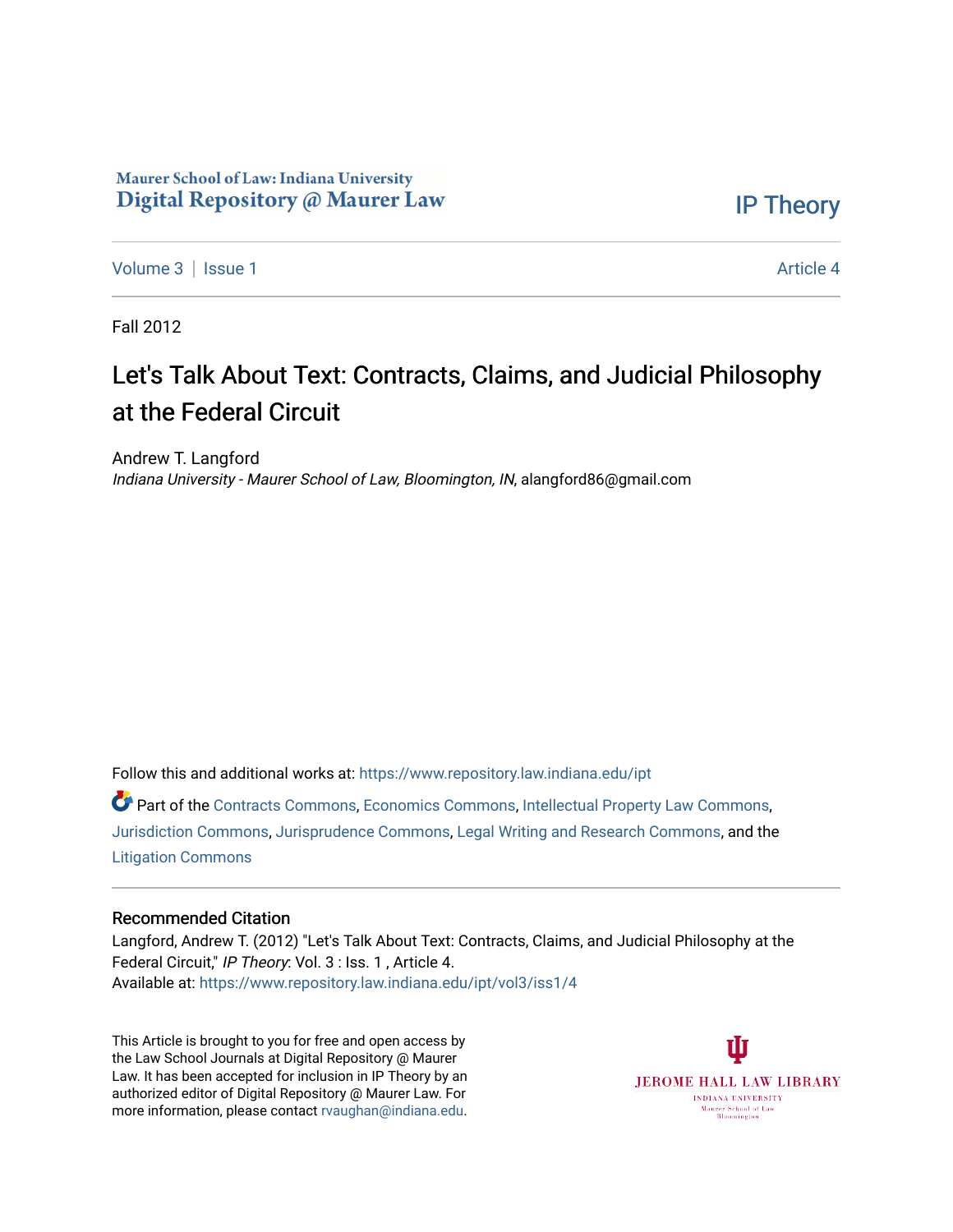

# Let's Talk About Text: Contracts, Claims, and Judicial Philosophy at the Federal Circuit

Andrew Langford<sup>1</sup>

This Article began as a research project with the goal of examining the congruence of Federal Circuit claim construction doctrine and American contract interpretation doctrine. But during a review of the Federal Circuit's own contract law cases, a broader picture emerged—one of a court struggling to interpret legal documents, particularly contracts and patents. This Article describes how the Federal Circuit's contract interpretation doctrine parallels claim construction doctrine and ends by discussing implications for scholars and attorneys in the field of patent law.

## **I. A Tale of Two Methodologies**

R. Polk Wagner and Lee Petherbridge describe the ideological divide at the Federal Circuit as a split between "procedural" and "holistic" methodologies.2 The procedural approach favors a rigid evidentiary hierarchy. For the procedural jurist, the plain and ordinary meaning of words will typically be dispositive of interpretive issues. Extrinsic evidence, other than dictionaries, is generally disregarded by courts applying the procedural methodology.3 The holistic methodology, by contrast, is less rigid than the procedural methodology, and it is more willing to ignore an evidentiary hierarchy in favor of relying on the most compelling evidence presented in a particular case.<sup>4</sup> A court utilizing the holistic methodology might begin an analysis by discussing the prosecution history or expert testimony, while courts relying on the procedural approach will always dutifully begin with plain language.

A similar divergence is reflected more generally, and more famously, in the field of statutory interpretation. Hypertextualists tend to focus on words in isolation, and they often

<sup>1.</sup> J.D. Candidate, Class of 2013, Indiana University Maurer School of Law. All alterations to quotations are my own unless otherwise indicated. Special thanks is due to Professors Greg Castanias, Mark D. Janis, and Mike Mattioli for their welcome feedback on this Article. All views expressed and mistakes made are my own. 2. R. Polk Wagner & Lee Petherbridge, *Is the Federal Circuit Succeeding? An Empirical Assessment of Judicial Performance*, 152 U. Pa. L. Rev. 1105, 1111 n.19 (2004).

<sup>3.</sup> *Id.*

<sup>4.</sup> *Id.*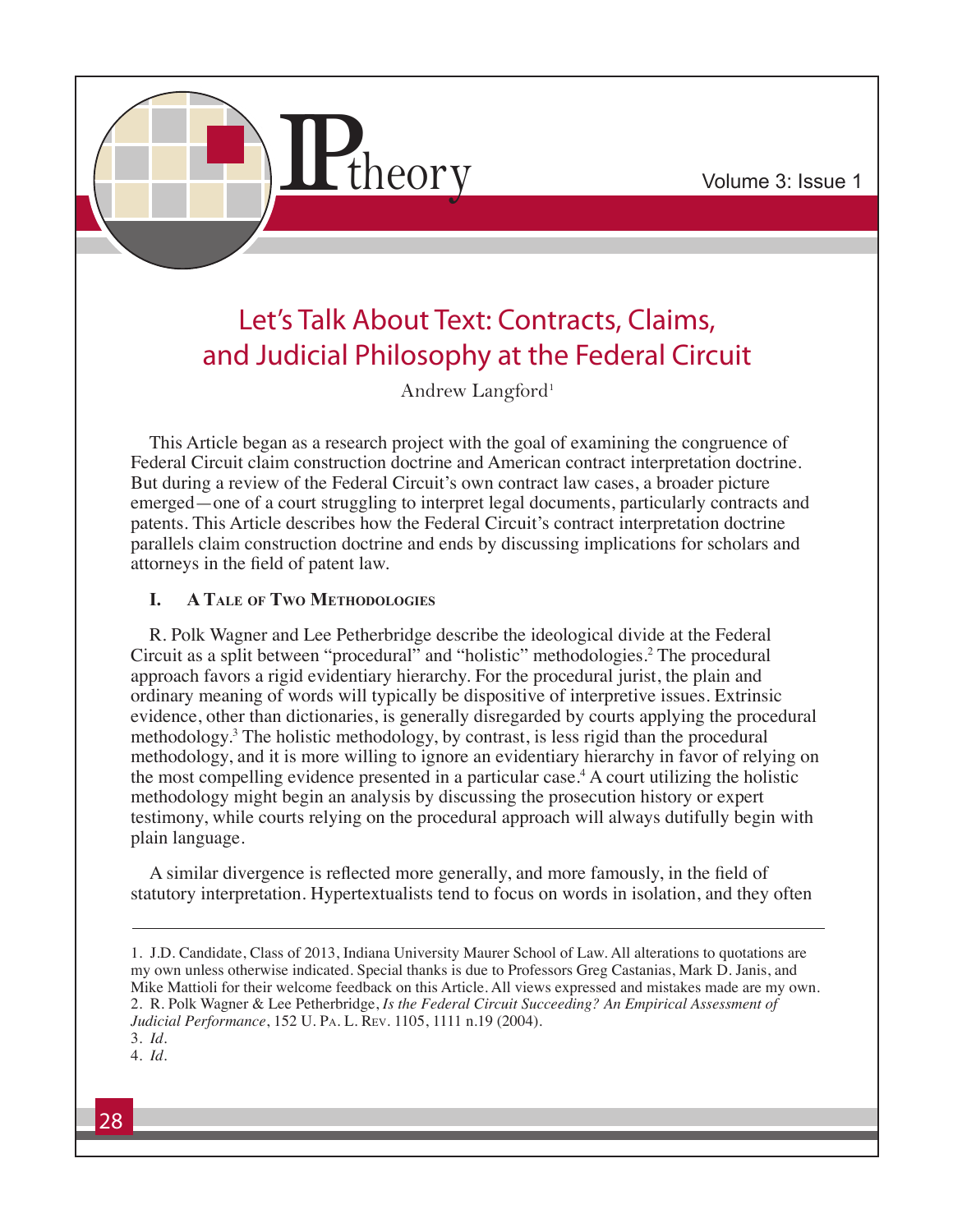defer to dictionary definitions.<sup>5</sup> Pragmatic textualists are more inclined to rely on context and extrinsic evidence of usage.<sup>6</sup> For example, the phrase "uses a gun," read in context, would normally be read to mean "uses a gun as a weapon," not as "uses a gun for any purpose."

### **II. Contemporary Contract Interpretation**

Two divergent schools of contract interpretation exist today: what can be labeled the "four corners school" and the "Corbin school."8 The four corners school relies on the text of the document itself—if there is no facial ambiguity based on the plain language of the contract, then no resort to extrinsic evidence can be had.<sup>9</sup> Evidence of trade usage and custom is excluded from consideration under this approach.<sup>10</sup>

The Corbin school rejects the proposition that words have "plain" or "objective" meanings that can be discerned simply by reading a document. Instead, Corbin's analysis looks to the surrounding factual context to understand what the parties intended the words to mean. Corbin's philosophy is embodied in the Restatement, which, in contrast to the four corners school, allows evidence of trade usage and custom to be introduced to show that a facially unambiguous contract does, in fact, mean something else entirely.<sup>11</sup> Further, the Restatement always allows courts to consider extrinsic evidence, without regard to facial ambiguity.12 The

<sup>5.</sup> *Id.* at 1131.

<sup>6.</sup> *See* Green v. Bock Laundry Mach. Co., 490 U.S. 504, 528 (1989) (Scalia, J., concurring) (arguing that statutes should be construed in the context of the surrounding language and ordinary usage). The *Texas Digital*  line of cases can be described as hypertextualism tempered by checking the dictionary definition against the intrinsic record. Texas Digital Sys., Inc. v. Telegenix, Inc., 308 F.3d 1193 (Fed. Cir. 2002). *Phillips*, which diplomatically rejected the *Texas Digital* approach, can be described as weak pragmatic textualism because the opinion is still hostile to extrinsic evidence. Phillips v. AWH Corp., 415 F.3d 1303, 1324 (Fed. Cir. 2005) (en banc).

<sup>7.</sup> *See*, *e.g.*, Smith v. United States, 508 U.S. 223 (1993) (relying on dictionary definitions to hold that exchanging a gun for drugs was "using" a gun "during and in relation to . . . [a] drug trafficking crime") (alterations in original); *id.* at 241–46 (Scalia, J., dissenting) (relying on common usage, surrounding statutory language, and other legal texts to read the statute as requiring that a gun be used as a weapon, to the exclusion of other "uses").

<sup>8.</sup> Samuel Williston is often associated with the harsh four corners approach. *See* Mark L. Movsesian, *Rediscovering Williston*, 62 Wash. & Lee L. Rev. 207 (2005). However, because Williston's treatise does not adopt the extreme view I am describing here, I will not associate Williston with it. *See* 11 RICHARD A. LORD, WILLISTON ON CONTRACTS § 33:38 (4th ed. 2011) (noting that extrinsic evidence of surrounding circumstances is always relevant).

<sup>9.</sup> *See* LaSalle Nat'l Bank v. Serv. Merch. Co., 827 F.2d 74, 78 (7th Cir. 1987) ("If the language of the contract unambiguously provides an answer to the question at hand, the inquiry is over.").

<sup>10.</sup> *See*, *e.g.*, Independence Twp. v. Reliance Bldg. Co., 437 N.W.2d 22, 24 (Mich. Ct. App. 1989) ("[W]here a contract is not ambiguous, evidence of custom and practice in an industry is not admissible.").

<sup>11.</sup> Restatement (Second) of Contracts § 220 cmt. d (1981) ("There is no requirement that an ambiguity be shown before usage can be shown . . . . The normal effect of a usage on a written contract is to vary its meaning from the meaning it would otherwise have.").

<sup>12.</sup> *Id.* § 202 ("Words and other conduct are interpreted in light of all the circumstances.").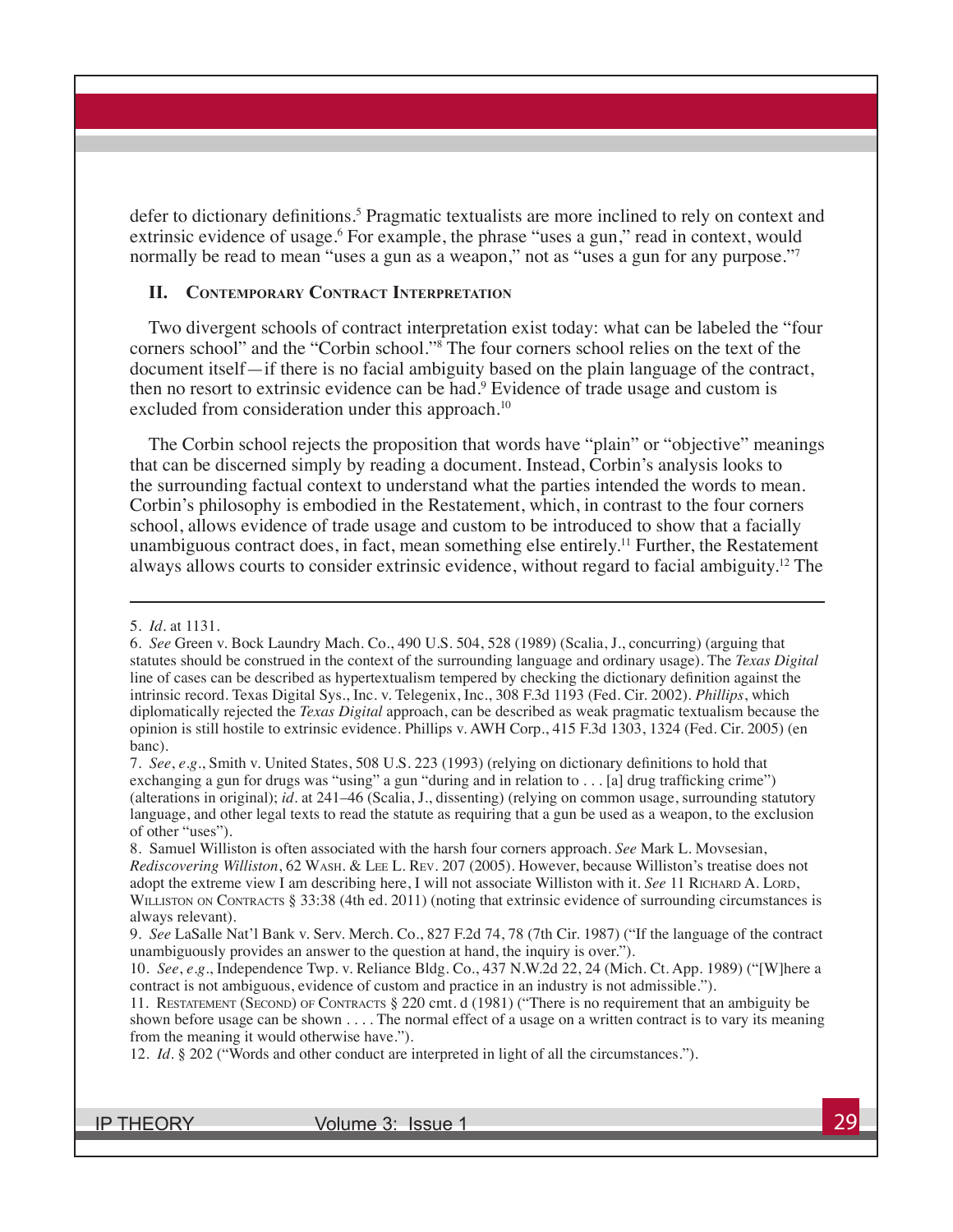rationale for this approach is that a document that seems clear on its face may have meant something very different to the parties. Without the benefit of extrinsic evidence to provide context, a court has no way to know if it has arbitrarily interpreted the contract in a fashion that the parties never contemplated.<sup>13</sup>

The same divergence Wagner and Petherbridge have identified on the Federal Circuit is also present in contract law generally: the four corners approach is procedural, while Corbin's philosophy is holistic.

This Article's discussion of contract law will focus on the role of trade usage and custom in contract interpretation. This focus has been adopted for two reasons. First, the most authoritative sources recognize that evidence of trade usage and custom is always relevant.<sup>14</sup> Thus, any break from the dominant approach is instructive as to the overall jurisprudence of the Federal Circuit that is, it illustrates that something has driven the Federal Circuit away from prevailing doctrinal views. Second, trade usage has a unique relationship to claim construction, because trade usage is analogous to patent law's cardinal claim construction rule: claims must be given the meaning they would have to a person of ordinary skill in the art. Similarly, trade usage is concerned with what a given term means from the perspective of merchants in a particular commercial field.

## **III. Contract Interpretation at the Federal Circuit**

Consistent with its emphasis on intrinsic evidence when interpreting patent claims, the Federal Circuit leans toward the "four corners" approach to contract interpretation.<sup>15</sup> To see how the Federal Circuit arrived at this stance, it is useful to look to the development of the doctrine and to see how the court has struggled with the role of extrinsic evidence. Excluding extrinsic evidence in contract law creates more problems for the procedural jurist than it does in patent law, because in patent law, judges can rely on the specification and prosecution history as a sort of quasi-extrinsic, textual evidence. In other words, patent law treats the specification and prosecution history as incorporated by reference into the claims, even though it is only the claims that are being interpreted.

<sup>13.</sup> Corbin's approach is not without its own weaknesses. Extensive reliance on extrinsic evidence can increase the duration, complexity, and expense of litigation. It injects more uncertainty into the interpretive process, and thus makes it more difficult for negotiating parties to evaluate their relative bargaining positions. Corbin's philosophy also creates incentives for litigants to engage in an *ex post facto* attempt to rewrite the contract in light of their litigation goals, even by perjury.

<sup>14.</sup> *See*, *e.g.*, *id.* § 220; U.C.C. § 2-202 (2004); 3 Arthur L. Corbin, Corbin on Contracts § 555 (1960); 12 Lord, *supra* note 8, § 34:5.

<sup>15.</sup> McAbee Constr., Inc. v. United States, 97 F.3d 1431, 1434 (Fed. Cir. 1996) ("To resolve the debate, then, we must first determine whether the release language in [the agreement] is unambiguous. Only in the event of an ambiguity may we examine extrinsic or parol evidence."). When interpreting licensing agreements, the Federal Circuit follows regional law. This Part will focus on government contracts, which represent the CAFC's own unique jurisprudence. The CAFC's approach to applying state contract law would be an interesting topic for further research, because it might demonstrate that the CAFC applies state law standards differently than the state courts.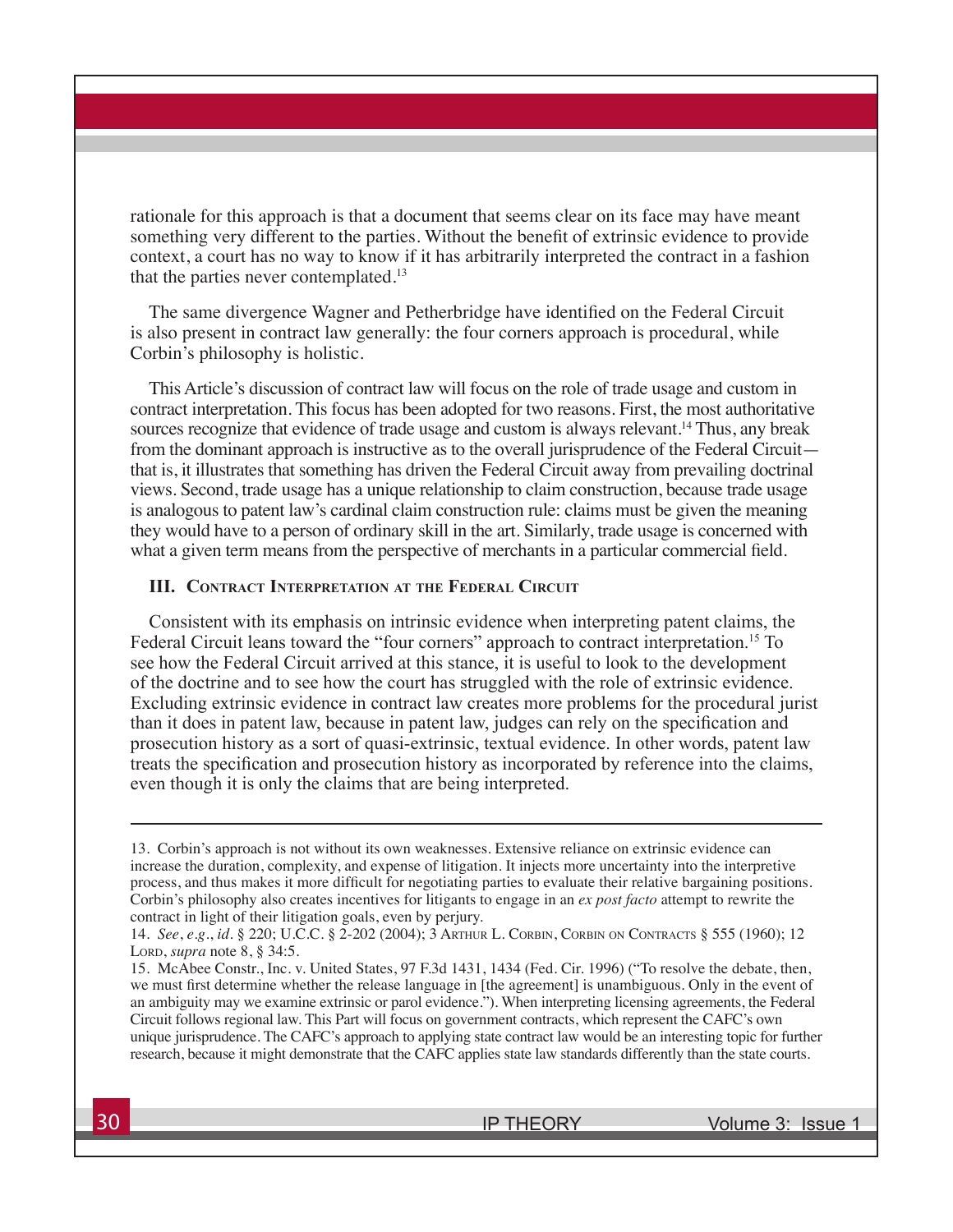In 1965, the then-United States Court of Claims held in *Gholson, Byars, and Holmes Construction Co. v. United States* that trade usage could be admitted as extrinsic evidence, even where a document is unambiguous on its face.16 Shortly after the *Gholson* decision, the Court of Claims issued several opinions holding that trade usage could *not* be introduced where the document is clear on its face; these later holdings did not cite *Gholson*. 17 The conflict created by these latter cases led the Postal Service Board of Contract Appeals to hold that "[*Gholson*] cannot be read broadly and must be limited strictly to the facts of that case<sup>"18</sup>

A line of cases illustrates the same split occurring at the Federal Circuit. The 1996 *McAbee Construction, Inc. v. United States*<sup>19</sup> decision is illustrative of a strict procedural methodology. McAbee, a landowner, granted the Army Corps of Engineers an easement to use its land as a disposal site for construction materials.<sup>20</sup> Before the construction materials were dumped on McAbee's land, the ground elevation ranged from 135 to 160 feet.<sup>21</sup> The Corps returned the land at an elevation of 183 feet.<sup>22</sup> McAbee alleged that the Corps had breached the contract by violating an understanding that the land would be returned at an elevation no greater than 165 feet.<sup>23</sup> The relevant contract provision authorized the Corps to "deposit fill, spoil and waste material [on McAbee's land] . . . and to perform any other work necessary and incident to the construction of the project.<sup>"24</sup> The contract also contained an integration clause.25

The court began by recognizing that binding Court of Claims precedents required the admission of parol evidence to show whether a contract is integrated.<sup>26</sup> But the court immediately demonstrated its hostility to that proposition when it stated that "[t]he parties here explicitly stated that the contract was fully integrated" and that consequently "McAbee carrie[d] an extremely heavy burden in overcoming this attestation to the document's finality and completeness."27 The court found that McAbee had "pointed to no extrinsic evidence that supports its assertion that the contract was not fully integrated."28 In an analysis that

22. *Id.*

25. *Id.*

26. *Id.* at 1434. "An integrated agreement is a writing or writings constituting a final expression of one or more terms of an agreement." RESTATEMENT (SECOND) OF CONTRACTS § 209 (1981).

27. *McAbee Constr., Inc.*, 97 F.3d at 1434.

<sup>16. 351</sup> F.2d 987 (Ct. Cl. 1965).

<sup>17.</sup> *See* Merando, Inc. v. United States, 475 F.2d 603 (Ct. Cl. 1973); Nw. Indus. Piping, Inc. v. United States, 467 F.2d 1308 (Ct. Cl. 1972); S.S. Silberblatt, Inc. v. United States, 433 F.2d 1314 (Ct. Cl. 1970).

<sup>18.</sup> Appeal of Marion Constr. Co., 1977 WL 2622 (P.S.B.C.A. 1977).

<sup>19.</sup> *McAbee Constr., Inc.*, 97 F.3d at 1434.

<sup>20.</sup> *Id.* at 1433.

<sup>21.</sup> *Id.*

<sup>23.</sup> *Id.*

<sup>24.</sup> *Id.* at 1433 (alterations in original).

<sup>28.</sup> *Id.*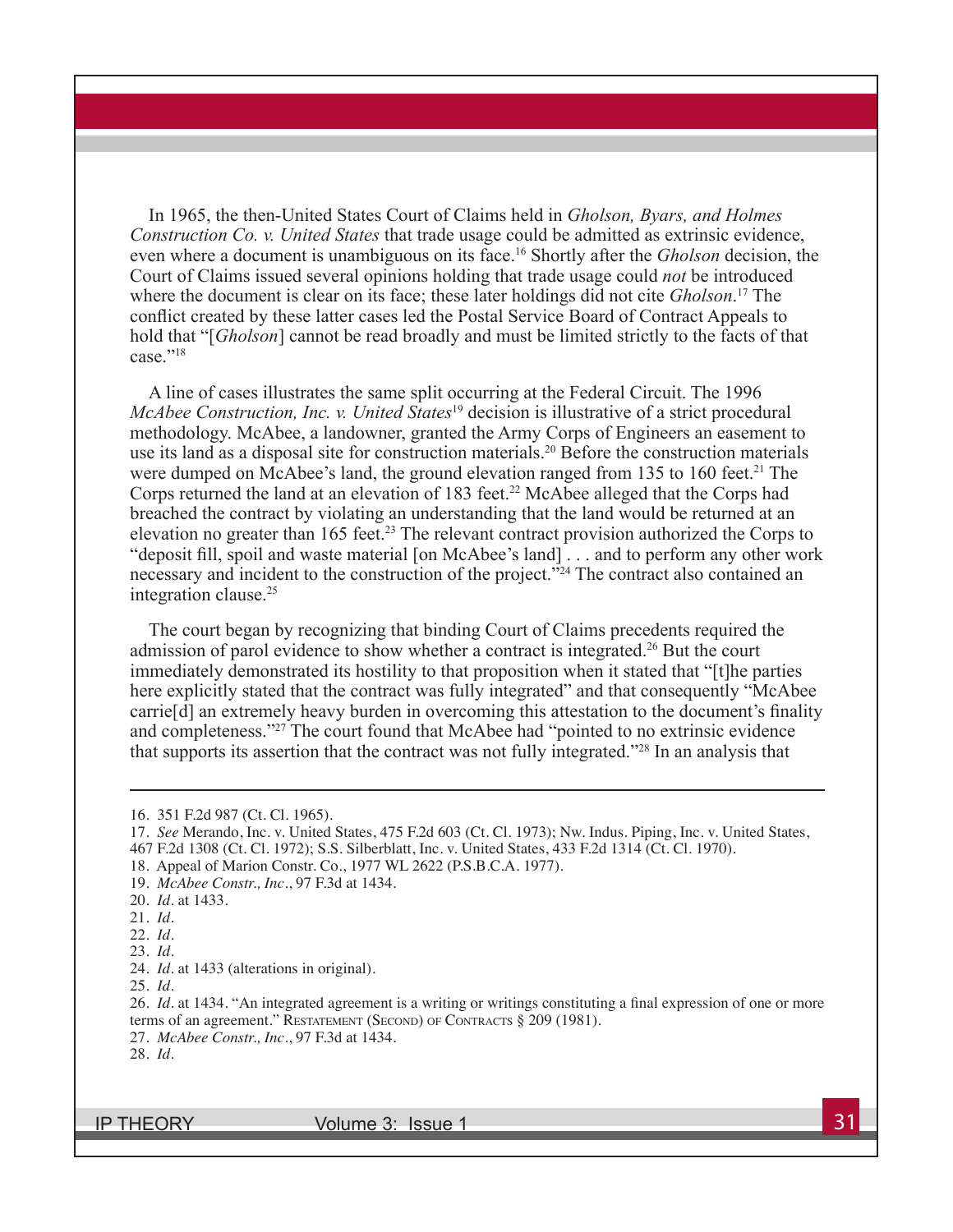seems tautological, the court discounted extrinsic evidence showing that McAbee had pressed the Corps on the subject of ground elevation because no ground elevation limitation was ultimately included in the contract.

The *McAbee* court next asked whether the contract was ambiguous, such that extrinsic evidence of an agreement on ground elevation could be shown. The court recited the familiar standard that if the "provisions are clear and unambiguous, they must be given their plain and ordinary meaning, and the court may not resort to extrinsic evidence to interpret them."29 "To permit otherwise would cast 'a long shadow of uncertainty over all transactions' and contracts<sup>"30</sup>

In a highly formalistic analysis, the court found the document unambiguous. "The language of the easement expressly permitted the Corps to deposit fill and waste on McAbee's land, and to perform any other work on the tract as long as it was 'necessary and incident' to the project. Consequently, the trial court's conclusion that the absence of a height restriction created an ambiguity is incorrect."<sup>31</sup> Under this strange interpretation, the Corps could have been within its rights to return the land to McAbee with the deposited waste stacked a mile high.

To understand how rigid this interpretation was, it is useful to consider the opinion of the court below, which had found for McAbee. The trial court relied on the following extrinsic evidence: (1) a map provided to McAbee by the Corps showing an elevation of 165 feet, which was presented to the plaintiffs in response to their concerns about excessive dumping; (2) evidence that the government had otherwise assured McAbee about the 165 foot height limitation; and (3) testimony from the government's own real estate appraiser stating that the government's valuations were premised on a land elevation of about 165 feet.<sup>32</sup> Yet the court concluded that "no extrinsic evidence ... supports [McAbee's] assertion that the contract was not fully integrated," nor did this evidence show an ambiguity.<sup>33</sup>

An earlier example of procedural methodology at the Federal Circuit is *R.B. Wright Construction Co. v. United States*. <sup>34</sup> The case involved three contracts between a construction company and the Department of the Army to perform miscellaneous repairs on several World War II era barracks. The contracts called for three coats of paint, including a primer coat, to be applied to all of the barracks' walls.<sup>35</sup> The problem was

29. *Id.* at 1435 (internal quotation marks and citations omitted).

<sup>30.</sup> *Id.* (citations omitted).

<sup>31.</sup> *Id.*

<sup>32.</sup> W. Stanfield Johnson, *Interpreting Government Contracts: Plain Meaning Precludes Extrinsic Evidence*  and Controls at the Federal Circuit, 34 PUB. CONT. L.J. 635, 647 (2005).

<sup>33.</sup> *McAbee Constr., Inc.*, 97 F.3d at 1434.

<sup>34. 919</sup> F.2d 1569 (Fed. Cir. 1990).

<sup>35.</sup> *Id.* at 1569.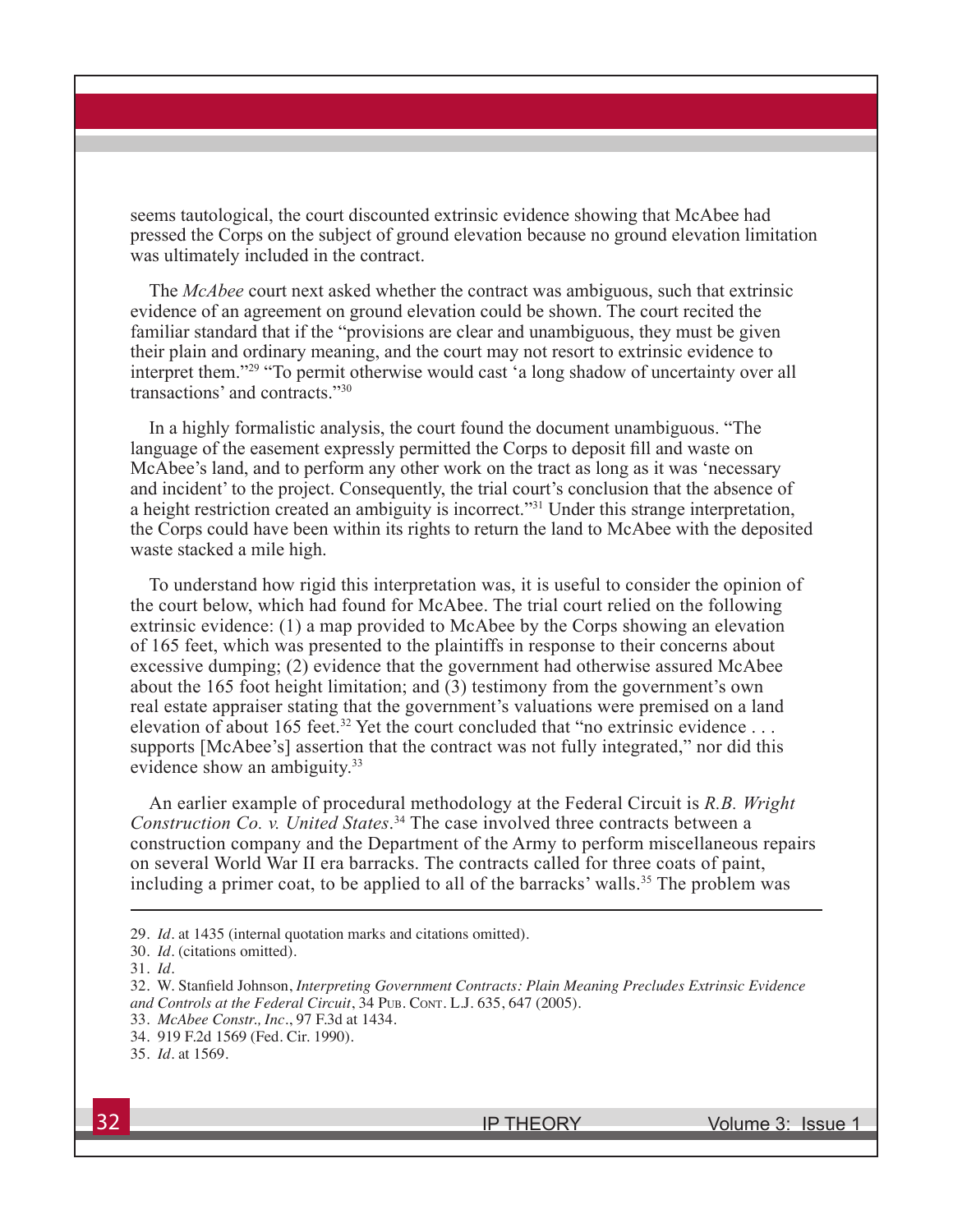that many of the walls already had several coats of paint on them. Because primer is intended to be applied to bare surfaces, not paint, a coat of primer would have actually made the finished paint job inferior in quality.<sup>36</sup> When the contractor did not apply primer to certain walls that had already been painted , the government ordered R.B. Wright to do so. R.B. Wright complied but sued to recover the cost of complying with the government's request.

The court held that the plain meaning of the contract required three coats of paint, including primer.37 The panel majority rejected R.B. Wright's trade practice evidence, holding that "[n]either a contractor's belief nor customary practice . . . can make an unambiguous contract provision ambiguous."38 Judge Plager dissented, arguing that the case was "not so much a problem of legal interpretation as it [was] of common sense<sup>"39</sup>

A panel consisting of Judges Plager, Rader, and Rich confronted the split created by *Gholson*, *McAbee*, and *R.B. Wright* in *Metric Constructors, Inc. v. NASA*. 40 There, a construction contract required "new lamps" to be "installed immediately prior to the completion of the project."41 Metric contended that this provision applied only to "defective, burned out, or broken lamps."42 NASA, on the other hand, argued that the contract required the replacement of all lamps, known as "relamping" in the industry.<sup>43</sup> Under *McAbee* and *R.B. Wright*, it would seem obvious that NASA had the better side of the argument—the plain language inescapably requires that all lamps be replaced. And yet the panel reversed the decision below, which had relied on plain language.

The court engaged in a lengthy analysis of the conduct of the government under similar contracts, as well as the parties' conduct and other surrounding circumstances.<sup>44</sup> Because the panel's review of the evidence demonstrated that the contract contained a latent ambiguity, the court construed the contract against the drafter and limited "new lamps" to "defective, burned out, or broken lamps."45 In its recitation of the governing legal standards, the court began uncharacteristically by stating that "[w]hen a contract is susceptible to more than one reasonable interpretation, it contains an ambiguity."46 This is a clear contrast to cases that begin by reciting the plain language standard.

36. *Id.* at 1574 (Plager, J., dissenting). 37. *Id.* at 1571. 38. *Id.* at 1572. 39. *Id.* at 1573–74. 40. 169 F.3d 747 (Fed. Cir. 1999). 41. *Id.* at 749. 42. *Id.* 43. *Id.*  44. *Id.* at 749–50. 45. *Id.* at 753–54. 46. *Id.* at 751.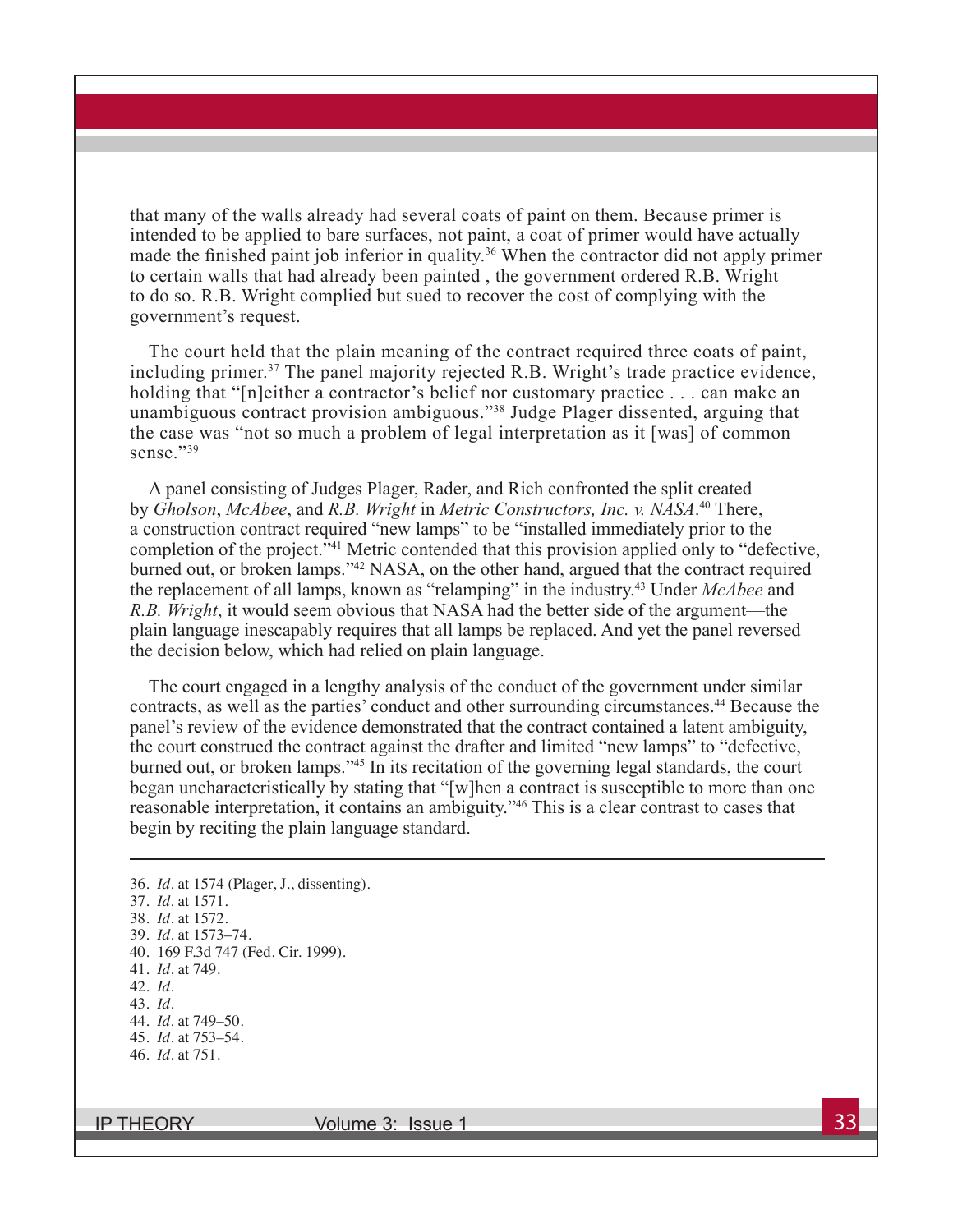The court's discussion of the role of trade usage is very Corbin-esque.

Excluding evidence of trade practice and custom because the contract terms are "unambiguous" on their face ignores the reality of the context in which the parties contracted. That context may well reveal that the terms of the contract are not, and never were, clear on their face. On the other hand, that context may well reveal that contract terms are, and have consistently been, unambiguous.<sup>47</sup>

"Thus, to interpret contract terms, the context and intention [of the contracting parties] are more meaningful than the dictionary definition."48 The panel went so far as to say that "evidence of trade practice and custom is part of the *initial assessment* of contract meaning."49 In support of these propositions, the court discussed *Gholson* and cited Williston, Corbin, and the Restatement.<sup>50</sup>

The panel immediately qualified these broad statements in an effort to fit them together with the plain language cases. Trade practice and usage could not be used "to create an ambiguity where a contract was not reasonably susceptible of differing interpretations at the time of contracting,"51 and evidence of trade practice and usage should be admitted "only where a party makes a showing that it relied reasonably" on the meaning of the words at the time of contracting.52 In spite of these efforts at harmonization, *Metric Constructors* cannot be squared with *R.B. Wright* and *McAbee*.

*Metric Constructors* was followed roughly two years later by *Jowett, Inc. v. United States*, another influential decision.<sup>53</sup> There, a contract stated that "duct installation" was not required on "ceilings which form plenums."54 The dispute was over whether Jowett, a construction firm hired by the Army Corps of Engineers, had to install insulation on the ducts within the ceilings.<sup>55</sup> Jowett introduced affidavits from four construction firm executives stating that there was a well-established trade practice of not insulating such ducts.56 The trial court declined to give any weight to the evidence of a trade practice because it conflicted with the plain language of the contract, and the panel agreed.<sup>57</sup>

52. *Id.*

<sup>47.</sup> *Id.* at 752.

<sup>48.</sup> *Id.* (internal quotation marks omitted) (alterations in original).

<sup>49.</sup> *Id.* 

<sup>50.</sup> *Id.* at 753 ("The *Gholson* rule and these principles of contract interpretation find general support in authoritative legal commentaries. The commentaries agree that courts should use evidence of trade practice and custom not only to determine the meaning of an ambiguous provision, but to determine whether a contract provision is ambiguous *in the first instance*.").

<sup>51.</sup> *Id.* at 752. This is the gloss that *Metric Constructors* uses to distinguish *R.B. Wright*. *Id.*

<sup>53. 234</sup> F.3d 1365 (Fed. Cir. 2000).

<sup>54.</sup> *Id.* at 1366.

<sup>55.</sup> *Id.* at 1367.

<sup>56.</sup> *Id.* 

<sup>57.</sup> *Id.* at 1367, 1370.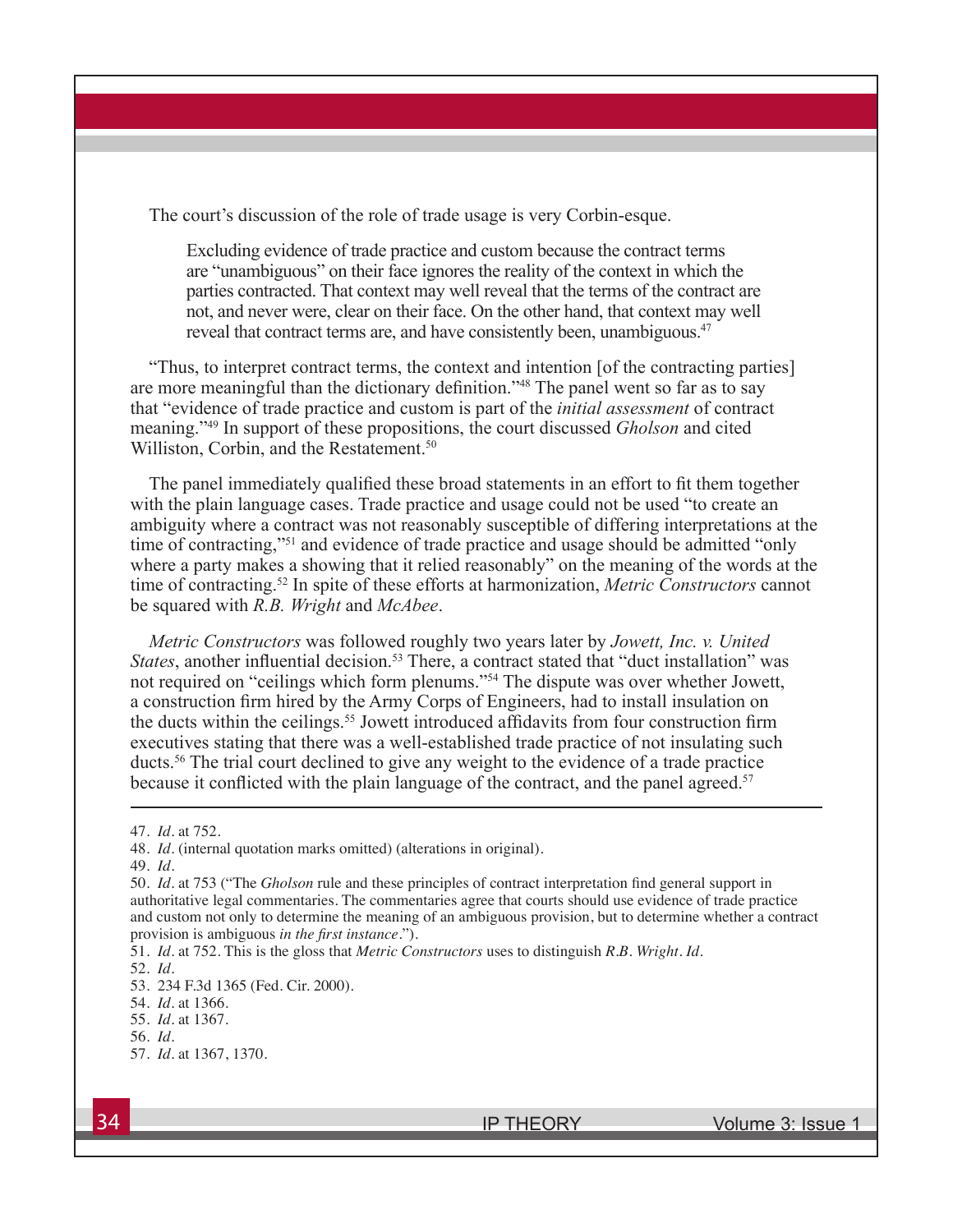The *Jowett* court began by citing *McAbee* for the plain language approach, followed by a citation to *Metric Constructors* that omitted all of its expansive language.58 The panel was clearly disturbed by Jowett's (correct) view that *Metric Constructors* "enables industry practice to create an ambiguity, even before the language of the contract is itself analyzed to determine if an ambiguity lies within *the four corners* of the contract."59 *Jowett* read *Metric Constructors* as exclusively relying on the fact that the trade term "relamping" was omitted from the contract.<sup>60</sup> Hence, evidence of trade practice was "irrelevant" unless there was "a *specific term* that has a well-understood meaning in the industry and that was used in, or omitted from, the contract."61 Evidence of "a supposed common industry practice" is "simply irrelevant where the language of the contract is unambiguous on its face."62

It is hard to read *Jowett* as anything but an attempt to limit the applicability of *Metric Constructors* to its facts. Indeed, *Jowett* has the unfortunate effect of turning *Metric Constructors*  into a hypertextual holding, when the entire rationale behind the decision was to avoid blind adherence to plain language. Rather than following the rule that "evidence of trade practice and custom is part of the initial assessment of contract meaning,"<sup>63</sup> the panel outright refused to consider trade practice because it deemed the language of the contract to be unambiguous.

*Jowett's* gloss on *Metric Constructors* was reaffirmed in *Hunt Construction Group v. United States*. 64 There, the court held that trade practice "may be useful," but because there was no "term of art included or omitted" in the contract, "the contract's unambiguous terms govern[ed]."65 Thus, within a span of two years, *Metric Constructors* went from being a decision *requiring* the consideration of trade practice evidence to a decision that merely describes a helpful approach for when a specific term of art is at issue. This view of trade practice and usage is inconsistent with leading secondary sources that do not limit consideration of trade practice and usage to particular terms of art.<sup>66</sup>

Another blow was dealt to the holistic methodology by *Coast Federal Bank, FSB v. United States*, an en banc *Winstar* case.<sup>67</sup> The opinion unanimously rejects the consideration of any

<sup>58.</sup> *Id.* at 1368. The complete quotation used was as follows: "In interpreting a contract, a court may accept evidence of trade practice and custom. However, 'a court should accept evidence of trade practice only where a party makes a showing that it relied reasonably on a competing interpretation of the words when it entered into the contract.'" *Id.* (quoting Metric Constructors, Inc. v. NASA, 169 F.3d 747, 752 (Fed. Cir. 1999)). 59. *Id.* 

<sup>60.</sup> *Id.* at 1369 ("[*Metric Constructors*] based [its holding] on the absence of the term 'relamping' from the contract.").

<sup>61.</sup> *Id.* at 1369–70.

<sup>62.</sup> *Id.* at 1369.

<sup>63.</sup> Metric Constructors, Inc. v. NASA, 169 F.3d 747, 752 (Fed. Cir. 1999).

<sup>64. 281</sup> F.3d 1369 (Fed. Cir. 2002).

<sup>65.</sup> *Id.* at 1373.

<sup>66.</sup> *See supra* note 13.

<sup>67. 323</sup> F.3d 1035 (Fed. Cir. 2003) (en banc).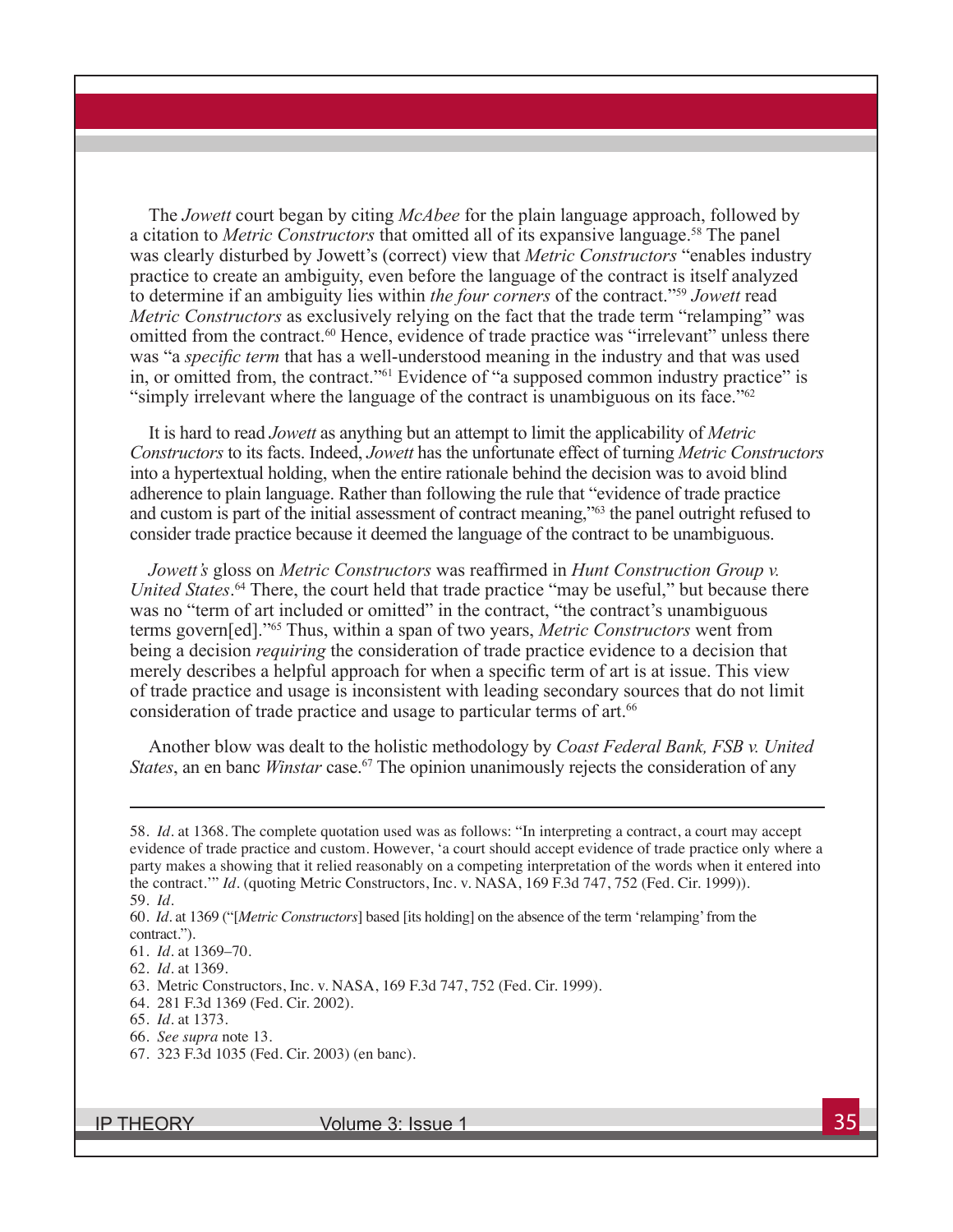extrinsic evidence when the agreement's language is unambiguous.<sup>68</sup> The court did, however, discuss extrinsic evidence and found it consistent with the plain language.<sup>69</sup> That could explain why the opinion was unanimous, in spite of the repeated recitation of the plain language rule.

*Teg-Paradigm Environmental, Inc. v. United States*, 70 a 2006 panel opinion, illustrates the difficulties the court has created by failing to overrule any of its prior holdings regarding extrinsic evidence. The opinion contains a *Phillips v. AWH Corp.*-like<sup>71</sup> recitation of the approaches to contract interpretation already discussed, but the opinion does not acknowledge the conflicts between these precedents. The court begins by citing *Metric Constructors* for the proposition that "the language of [the] contract must be given [the] meaning that would be derived from the contract by a reasonably intelligent person acquainted with the contemporaneous circumstances."72 The panel's discussion of Federal Circuit contract interpretation doctrine thus begins by contravening the axiomatic rule that contracts should be construed as intended by the parties, not according to the perspective of a tort-style reasonably prudent person.<sup>73</sup>

Next, the court cites *McAbee* and *Coast Federal* for the proposition that unambiguous language controls, to the exclusion of all extrinsic evidence.<sup>74</sup> Yet the next sentence cites *Coast Federal* for the proposition that the court may look to extrinsic evidence to confirm the plain meaning, without explaining how a court can consider extrinsic evidence while simultaneously ignoring it.75 The court goes on to recite the test for ambiguity—whether the contract is "susceptible to more than one reasonable interpretation"—which then justifies using extrinsic evidence to effectuate "the parties' intent at the time they executed the contract."<sup>76</sup>

The opinion continues, "[e]ven when a contract is unambiguous, it may be appropriate to turn to one common form of extrinsic evidence—evidence of trade practice and custom."<sup>77</sup> This statement cannot be reconciled with the rule in *Metric Constructors* that evidence of trade practice and usage is to be considered at the outset of every case.78 The court cites both *Jowett*  and *Metric Constructors* in this portion, without acknowledging their conflicting language.<sup>79</sup>

<sup>68.</sup> *Id.* at 1040.

<sup>69.</sup> *Id.* 

<sup>70. 465</sup> F.3d 1329 (Fed. Cir. 2006).

<sup>71.</sup> Phillips v. AWH Corp., 415 F.3d 1303, 1311–24 (Fed. Cir. 2005) (en banc) (analyzing numerous rules and canons of claim construction).

<sup>72.</sup> *Teg-Paradigm*, 465 F.3d at 1338.

<sup>73.</sup> *But see* Tri-Star Elecs. Int'l, Inc. v. Preci-Dip Durtal SA, 619 F.3d 1364, 1367 (Fed. Cir. 2010) ("In the case of contracts, the avowed purpose and primary function of the court is the ascertainment of the intention of the parties.") (quoting Alvin Ltd. v. United States Postal Serv., 816 F.2d 1562, 1565 (Fed. Cir. 1987)).

<sup>74.</sup> *Teg-Paradigm*, 465 F.3d at 1338.

<sup>75.</sup> *Id.* 

<sup>76.</sup> *Id.*

<sup>77.</sup> *Id.*

<sup>78.</sup> Metric Constructors, Inc. v. NASA, 169 F.3d 747, 752 (Fed. Cir. 1999).

<sup>79.</sup> *Teg-Paradigm*, 465 F.3d at 1338.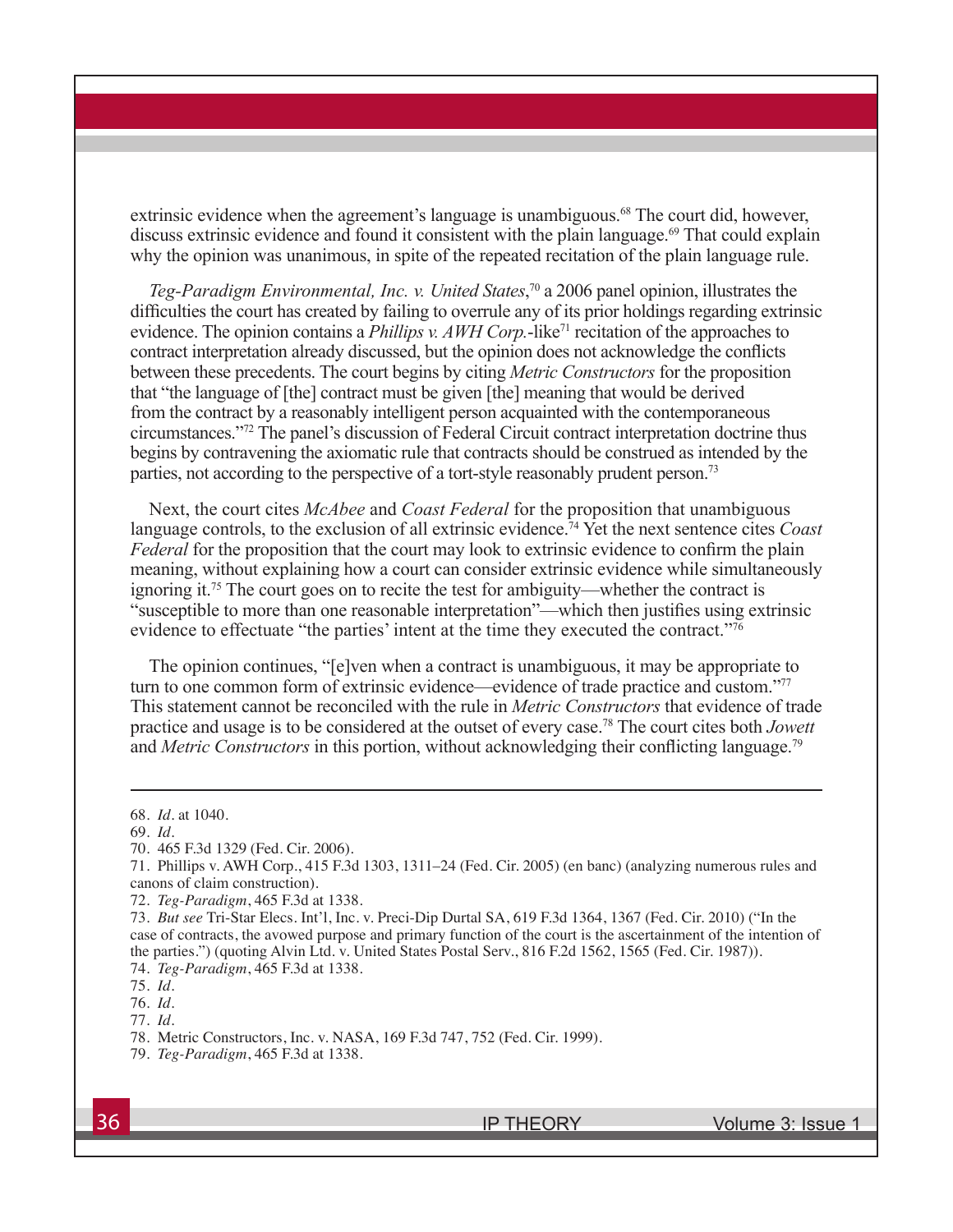In the final paragraph of the legal standard to be applied, the court deals with the parol evidence rule. Parol evidence may not "add or otherwise modify the terms" of an integrated agreement, except where the evidence of other agreements is "incorporated into the contract."80 The panel finishes by stating that the parol evidence rule does not bar extrinsic evidence "when the plain and ordinary meaning is not clear," citing the Restatement, Corbin on Contracts, and, strangely, a law review article.<sup>81</sup> "Armed with these rules, we turn to the issues TEG raises on appeal."82

Turning to the facts, the court was faced with a contract for asbestos removal that required various building materials to "be cleaned to a degree that no traces of debris or residue are visible by the Observation Services Contractor."<sup>83</sup> The issues were whether this provision required the contractor to remove asbestos from pores and cracks, and what constituted "debris or residue."84 The court held that the plain language covered debris or residue contained within pores and cracks, as long as the asbestos was visible.<sup>85</sup> The panel looked to extrinsic evidence to confirm its interpretation of the plain meaning and found that the negotiation history supported its interpretation. Because the provision had been discussed by the parties in a conference call, the panel held that it was clear the contractor had understood it.<sup>86</sup> The court found evidence of trade usage inadmissible on this point because no *particular* term of art was at issue.<sup>87</sup> However, with respect to the meaning of "debris or residue," which was not defined by the document, the court affirmed the lower court's use of an industry standard to define the meaning of "debris or residue" in the asbestos removal industry.<sup>88</sup>

The case law discussed above illustrates doctrinal confusion spawned out of disagreement over methodology, and later cases continue to display disagreement.<sup>89</sup> Some opinions rely on

82. *Id.* 

- 85. *Id.*
- 86. *Id.*

88. *Id.* at 1340–41.

89. *See* Daewoo Eng'g & Const. Co. v. United States, 557 F.3d 1332 (Fed. Cir. 2009) (affirming Court of Federal Claims' interpretation of an ambiguous contract on a clear error standard) (citing Beta Sys., Inc. v. United States, 838 F.2d 1179, 1183 (Fed. Cir 1988)). Note that the panel had to rely on a 1988 precedent as authority for its holding that a question of fact existed, and *Beta Systems* itself cited no precedent for its holding that ambiguity creates a question of fact. Rather, *Beta Systems* simply cited Williston and Corbin's treatises. *Beta Systems, Inc.*, 838 F.2d at 1183; *see also* Bell BCI Co. v. United States, 570 F.3d 1337 (Fed. Cir. 2009) (relying on *McAbee* to reverse the lower court's contract interpretation, which had involved findings of fact, because the majority found the contract unambiguous; Judge Newman dissented); Thomas Creek Lumber & Log Co. v. Kempthorne, 250 F. App'x 316, 318 (Fed. Cir. 2007) (refusing to consider extrinsic evidence in light of the "unambiguous" meaning of "as is").

<sup>80.</sup> *Id.* 1338–39.

<sup>81.</sup> *Id.* at 1339.

<sup>83.</sup> *Id.* at 1333. 84. *Id.* at 1339.

<sup>87.</sup> *Id.* at 1340.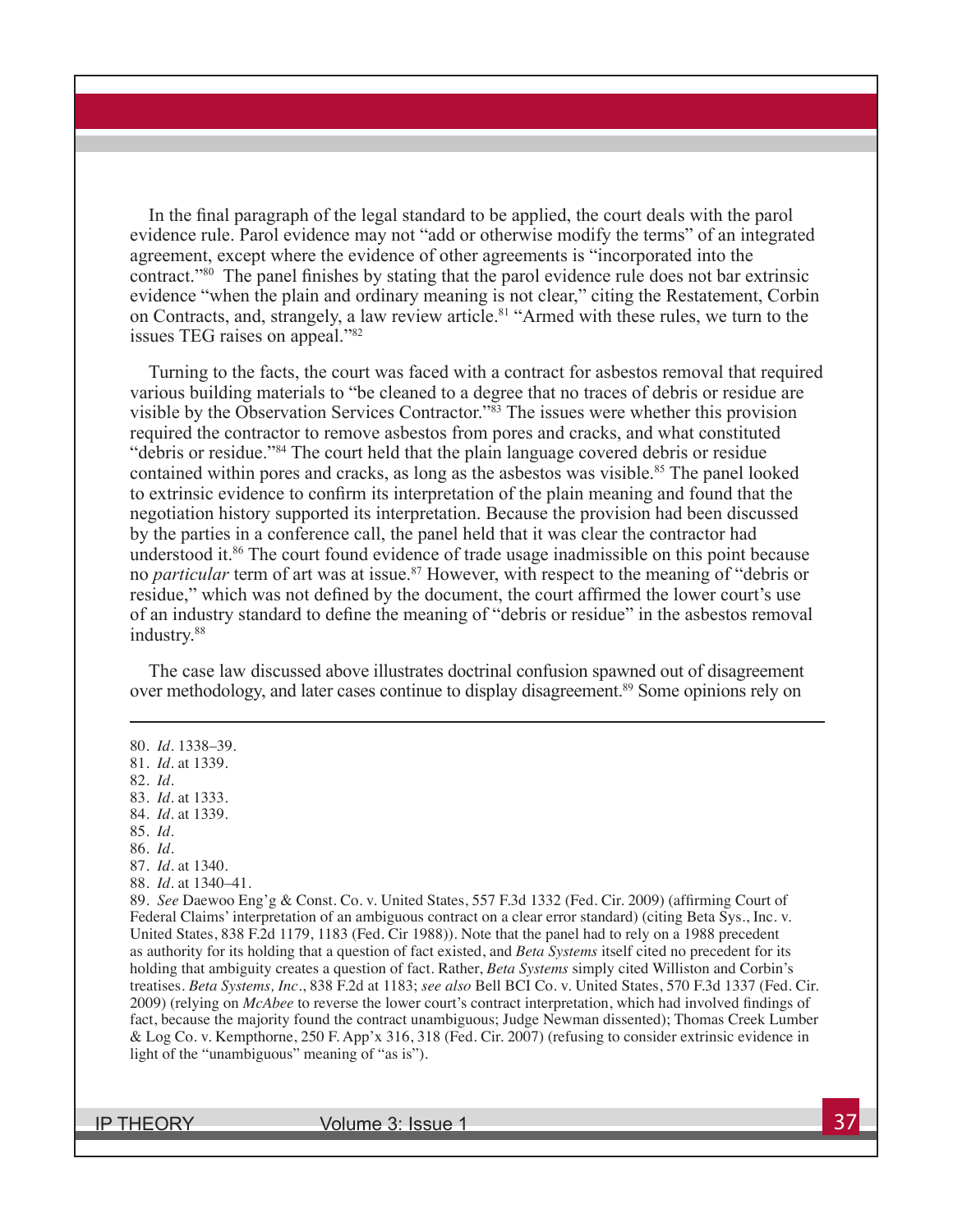plain meaning almost exclusively, while others place consideration of certain extrinsic evidence on roughly equal footing with plain meaning. The result is a collection of panel opinions that appear to set out a *Phillips v. AWH Corp.*-style list of rules, some of which de facto overrule others, without an en banc resolution. The Federal Circuit's current contract interpretation doctrine is also inconsistent with several authoritative secondary sources that permit evidence of trade practice and usage to be introduced under all circumstances.<sup>90</sup> Williston on Contracts even cites *McAbee* as an example of an improper approach to extrinsic evidence.<sup>91</sup>

### **IV. Claim Construction and the Methodological Tug of War**

Conflicts between the holistic and procedural methodologies are, perhaps, even more apparent in claim construction law than they are in contract law. Two particular divisions on the court have close analogs in the court's contract law jurisprudence. The first is whether extrinsic evidence can create a question of fact in claim construction. The second is whether dictionary definitions are entitled to greater weight than the specification. As with contract interpretation, some discussion on the development of claim construction law is necessary.

In *Markman v. Westview Instruments, Inc.* ("*Markman II*"), the Supreme Court concluded that claim construction is a matter of law to be decided by the presiding judge.<sup>92</sup> Shortly after the *Markman* decision, the Federal Circuit issued the 1996 *Vitronics Corp. v. Conceptronic, Inc.* decision.<sup>93</sup> The opinion, written by future Chief Judge Michel, was essentially a handbook for claim construction, and the panel's approach largely parallels the guidance provided by the Federal Circuit's own en banc resolution of the *Markman* case ("*Markman I*").94

Under *Vitronics*, the claim construction analysis proceeds in four steps. First, the "ordinary and customary meaning" of the claim language must be ascertained.<sup>95</sup> Second, the specification must be reviewed to determine if the patentee has "used any terms in a manner inconsistent with their ordinary meaning."96 Third, courts may consider the prosecution history.<sup>97</sup> Fourth, if any ambiguity remains, courts can consider extrinsic evidence.<sup>98</sup> On

<sup>90.</sup> *See supra* note 13.

<sup>91. 11</sup> Lord, *supra* note 8, § 32:7 ("[P]ronouncements can be found in numerous cases to the effect that evidence of the circumstances surrounding the execution of a contract may be admitted, like any other parol evidence, only where the contracts meaning is ambiguous. These decisions in truth, reflect a misunderstanding both of the scope and purpose of the parol evidence rule.").

<sup>92. 517</sup> U.S. 370, 391 (1996).

<sup>93. 90</sup> F.3d 1576 (Fed. Cir. 1996).

<sup>94.</sup> Markman v. Westview Instruments, Inc., 52 F.3d 967 (Fed. Cir. 1995) (en banc) *aff'd*, 517 U.S. 370 (1996).

<sup>95.</sup> *Vitronics*, 90 F.3d at 1582.

<sup>96.</sup> *Id.*

<sup>97.</sup> *Id.* at 1582–83.

<sup>98.</sup> *Id.* at 1583.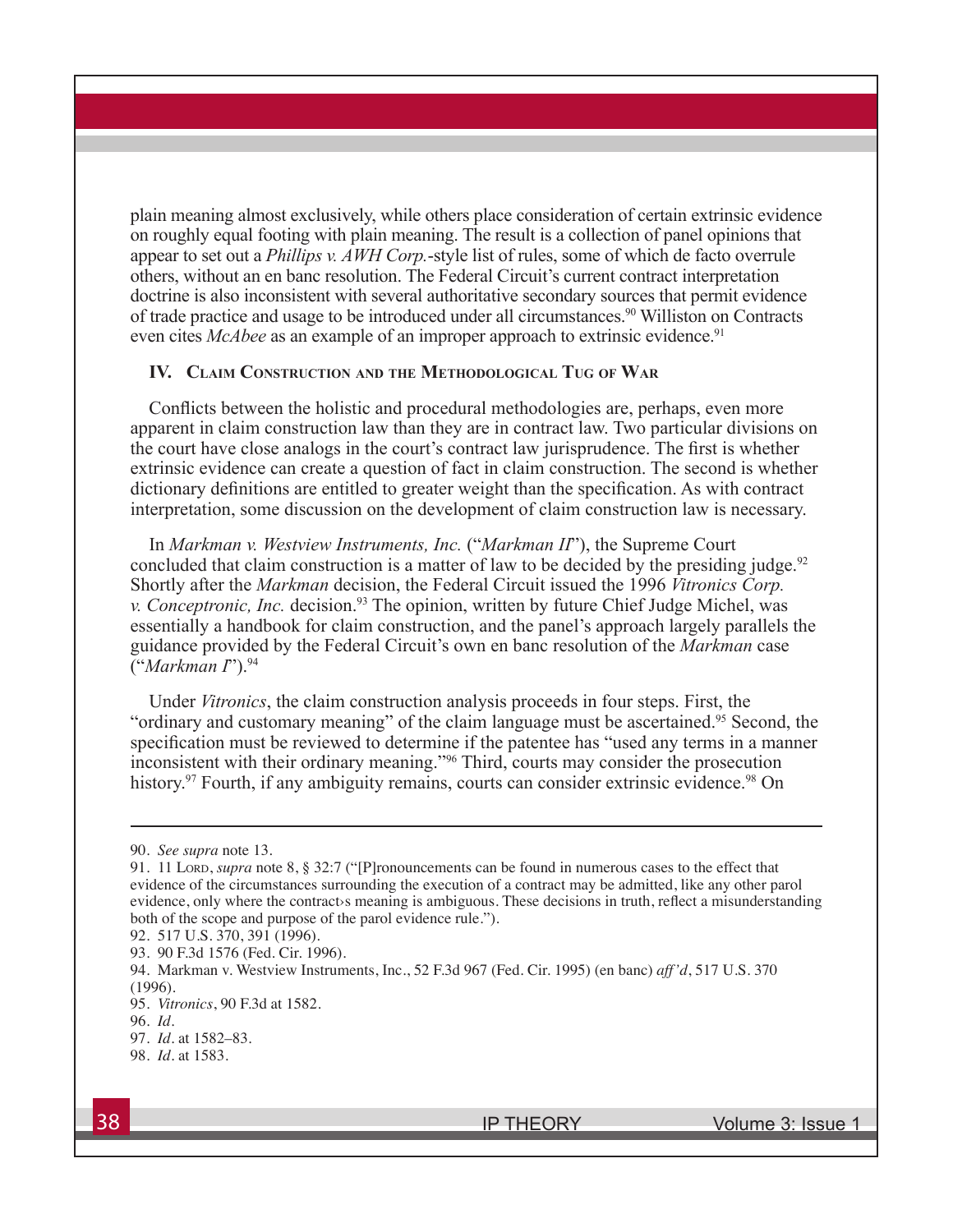this point the opinion is clear that extrinsic evidence is not to be relied on where possible.<sup>99</sup> Similar to the court's contract decisions, the panel states that extrinsic evidence "may not be used to vary or contradict the claim language."<sup>100</sup> As to the outcome of the case itself, the panel held that the district court had erred in its claim construction by relying on expert testimony where the claims were unambiguous and the trial court's claim construction excluded the only disclosed embodiment.<sup>101</sup>

In the years following *Markman* and *Vitronics*, the court fractured in various ways. One split occurred over whether conflicting extrinsic evidence could create questions of fact in claim construction. This question has obvious parallels in contract law, where the prevailing view is that an ambiguity creates a question of fact. The Federal Circuit also applies the rule that ambiguities create questions of fact, though few of the court's decisions seem to find a contract ambiguous.102

In *Fromson v. Anitec Printing Plates, Inc.*, a panel was tasked with determining the meaning of "anodized" in a method claim directed to anodizing aluminum.<sup>103</sup> The dispute was over whether the term "anodized oxide coating" encompassed both porous and nonporous oxides.104 The plain and ordinary meaning of anodized includes both types of oxides, but the specification disclosed only porous oxides.<sup>105</sup> The district court resolved the issue by crediting disputed expert testimony showing that key benefits of the claimed invention could only be realized with a porous oxide.106 As a result, the district court excluded non-porous oxides from the claim scope, even though doing so was inconsistent with both the plain meaning and *Vitronics*. 107

Notably, *Fromson* does not cite *Vitronics* and does not recite the plain language standard. Instead, the panel begins by stating that "the first resource [for interpreting claims] is the patent specification of which they are a part."108 Fromson did advance a plain language argument because the dictionary definition encompassed both porous and non-porous oxides. But the panel dismissed the plain language by stating that while "*Markman* presents

<sup>99.</sup> The panel's recitation of the standard for claim construction, in fact, does not speak in terms of an affirmative grant of discretion to district courts to consider extrinsic evidence. Rather, the opinion's discussion of extrinsic evidence begins by stating that "[i]n most situations, an analysis of the intrinsic evidence alone will resolve any ambiguity in a disputed claim term. In such circumstances, it is improper to rely on extrinsic evidence." *Id.* The opinion's tone indicates that reliance on extrinsic evidence is almost always illegitimate. 100. *Id.* at 1584.

<sup>101.</sup> *Id.* at 1585.

<sup>102.</sup> *See supra* note 89.

<sup>103. 132</sup> F.3d 1437, 1439 (Fed. Cir. 1997).

<sup>104.</sup> *Id.* at 1442–43.

<sup>105.</sup> *Id.* at 1447–48 (Mayer, C.J., concurring).

<sup>106.</sup> *Id.* at 1442–43.

<sup>107.</sup> *Id.*

<sup>108.</sup> *Id.* at 1442.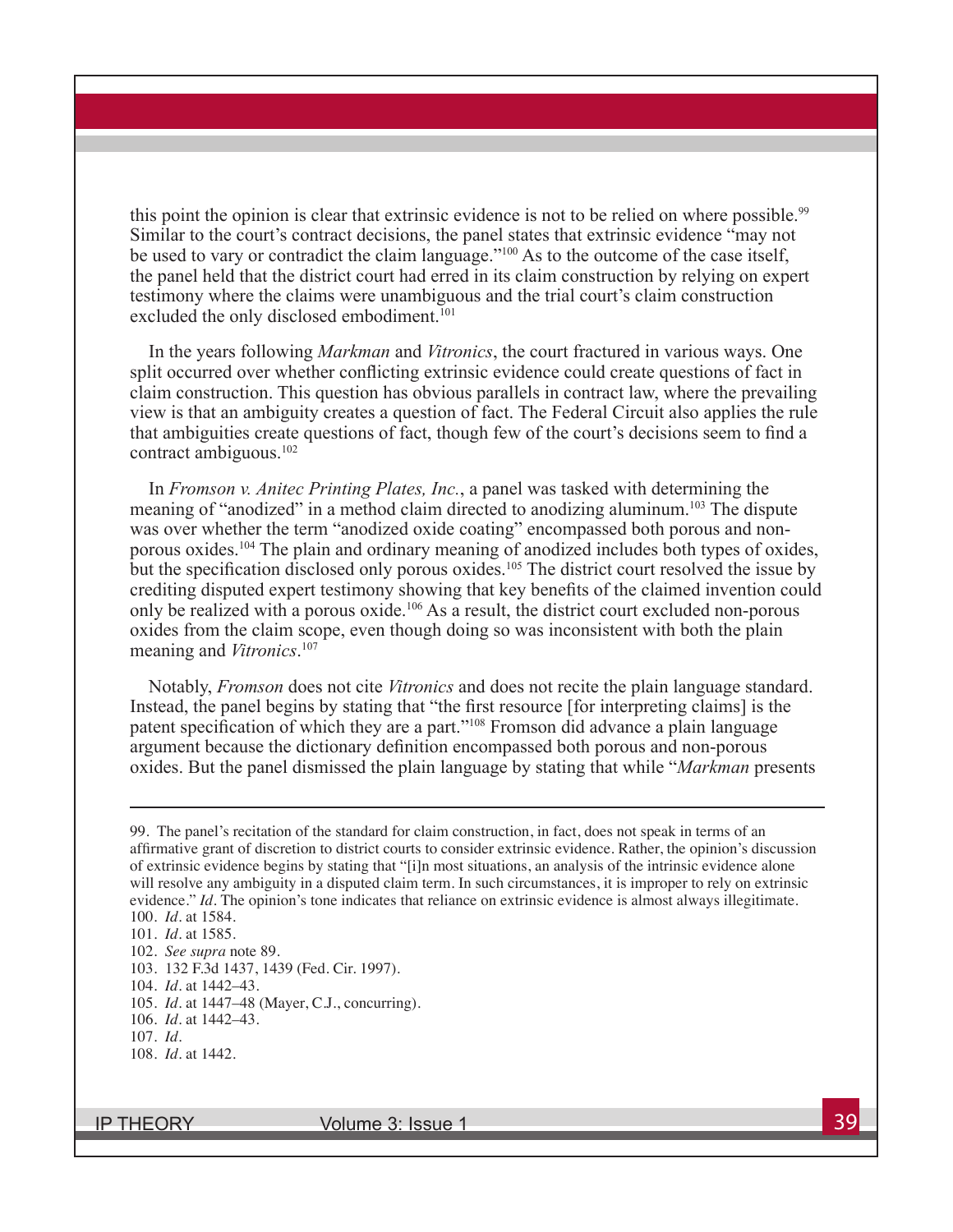a *useful general rule*, it is adaptable to the needs of a particular case."109 This allusion to pragmatic flexibility is very indicative of a holistic approach. The structure of the panel's analysis is even more telling of the methodology being employed. The headings in the section of the opinion analyzing claim construction appear in the following order: "The Specification," "The Prosecution History and Prior Art," "Extrinsic Evidence," and "Claim Differentiation."110 No heading exists for plain language, and the doctrine of claim differentiation is analyzed dead last. The panel went on to affirm the district court's claim construction, based primarily on the district court's resolution of conflicting expert testimony.<sup>111</sup>

Chief Judge Mayer concurred and related that, based on his own personal knowledge, Fromson's explanation of the plain meaning of "anodized" was correct.<sup>112</sup> But, in a bold move, Chief Judge Mayer stated that the affirmance was based on facts "found from conflicting evidence [e.g., expert testimony], which [were] not clearly erroneous."113

The statements regarding factfinding deference in *Fromson* were a catalyst for the wellknown and much-discussed en banc decision in *Cybor v. FAS Technologies, Inc.*, which overruled *Fromson* and decided that claim construction has no factual component.<sup>114</sup> *Cybor* represents a significant victory for the procedural methodology. Precluding extrinsic evidence from creating a question of fact implicitly assumes that claim construction issues can always be resolved by looking to the four corners of the intrinsic record.115

The court also split over whether dictionaries trump the specification as an interpretive tool. Again, this split has an analog in contract law. In contract law, the four corners of the document include incorporated documents; likewise, the file wrapper of the patent itself is treated as a fully integrated document.116 Thus, awarding primary significance to dictionary definitions, in effect, places the four corners on a lower pedestal than dictionary definitions.

116. *See, e.g.*, Markman v. Westview Instruments, Inc., 52 F.3d 967, 978 (Fed. Cir. 1995) (en banc) ("The patent is a fully integrated written instrument.") *aff'd*, 517 U.S. 370 (1996).

<sup>109.</sup> *Id.* at 1444

<sup>110.</sup> *Id.* at 1442–45.

<sup>111.</sup> *Id.* at 1445.

<sup>112.</sup> *Id.* at 1447–48 (Mayer, C.J., concurring).

<sup>113.</sup> *Id.* at 1448.

<sup>114. 138</sup> F.3d 1448 (Fed. Cir. 1998) (en banc). All three judges from the *Fromson* panel wrote or joined separate opinions in *Cybor*.

<sup>115.</sup> Of course, *Cybor* may be driven by more than simple faith in the utility of the intrinsic record. Commentators have long speculated that *Cybor* is animated by functional considerations arising from the Federal Circuit's unique judicial mission. *See* Jeffrey Peabody, *Under Construction: Towards a More Deferential Standard of Review in Claim Construction Cases*, 17 FED. CIRCUIT B.J. 505, 523–25 (2008) (listing some common policy-based explanations of *Cybor*). *Cybor* has also been defended on the ground that many seemingly "factual" inquiries are treated as matters of law. *See* R. Carl Moy, 1 Moy's Walker on Patents § 4:17 (4th ed. 2012) (referring to analyses of legislative intent in statutory interpretation as an example of the often counterintuitive "fact/law" distinction).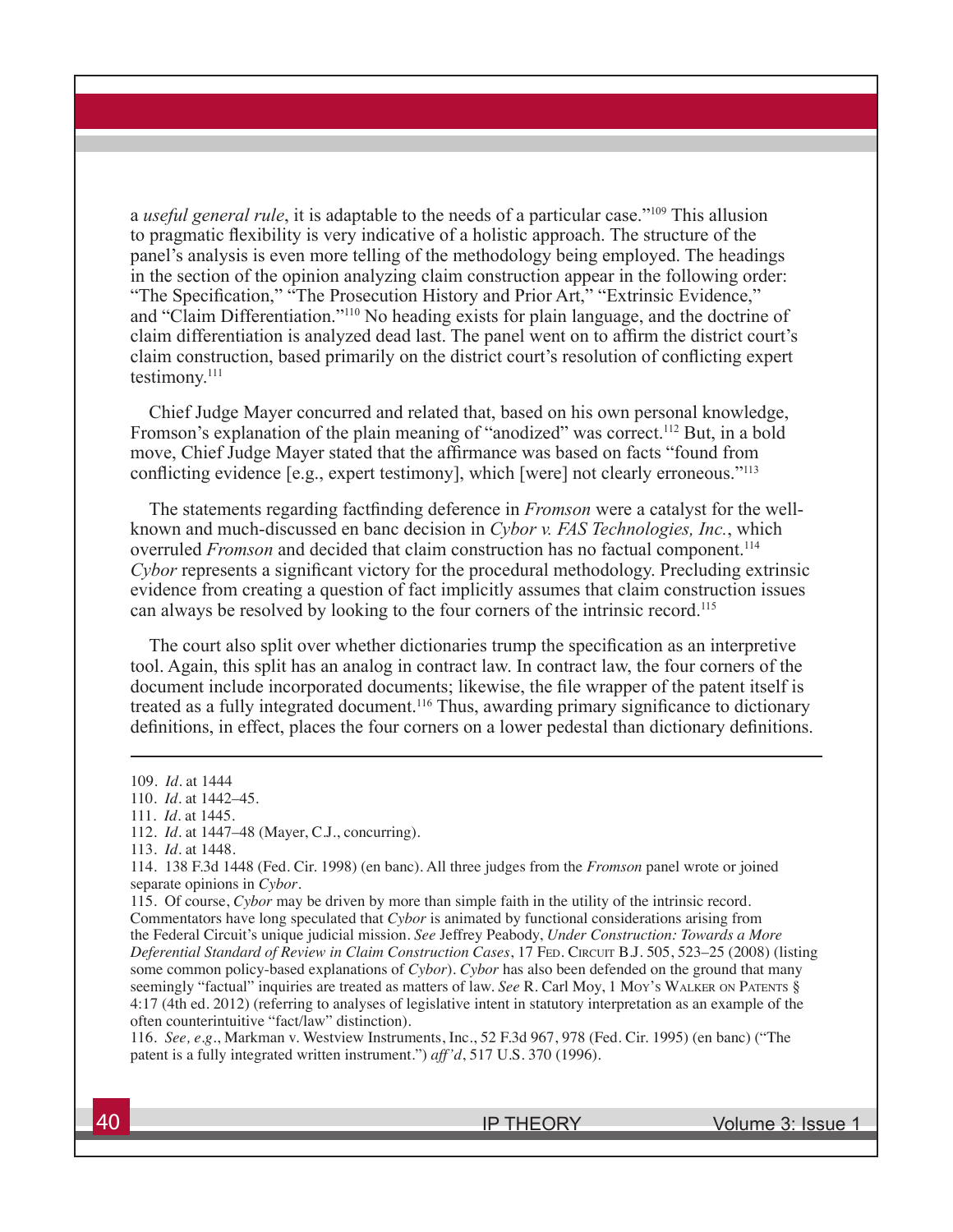This strict evidentiary hierarchy is indicative of a very strong application of the procedural methodology.

*Vitronics* stated that the specification is "the single best guide to the meaning of a disputed term" and that the specification "acts as a dictionary when it expressly defines terms used in the claims or when it defines terms by implication."<sup>117</sup> By contrast, *Texas Digital Systems, Inc. v. Telegenix, Inc.* is exemplary of a post-*Markman* line of cases staking out a different approach wherein dictionaries would often be dispositive of claim construction issues.<sup>118</sup>

*Texas Digital* established a "presumption in favor of a dictionary definition" for disputed claim terms.119 The presumption could be rebutted in two ways. First, a dictionary definition could be altered "where the patentee, acting as his or her own lexicographer, has clearly set forth an explicit definition of the term different from its ordinary meaning."120 Second, the presumption could be rebutted where "the inventor has disavowed or disclaimed scope of coverage, by using words or expressions of manifest exclusion or restriction, representing a clear disavowal of claim scope."121

The *Texas Digital* panel's rejection of a specification-centric approach to claim construction is reminiscent of the *Jowett* panel's rejection of the *Metric Constructors*  approach to trade usage. The *Texas Digital* panel felt that "[c]onsulting the written description and prosecution history as a threshold step in the claim construction process, before any effort is made to discern the ordinary and customary meanings attributed to the words themselves, invites a violation of our precedent counseling against importing limitations into the claims."122 Similarly, in *Jowett*, the panel rejected the proposition that trade usage should be considered as a threshold step because it required looking outside the "four corners" before plain meaning had been considered.<sup>123</sup>

Both *Cybor* and *Texas Digital* were the subject of a granted petition for rehearing en banc in *Phillips v. AWH Corp*.<sup>124</sup> In addition to the questions presented in the petition, Chief Judge Rader specially requested the parties to brief whether claim construction is "amenable to resolution by resort to strictly algorithmic rules," or if claim construction is "better achieved by using the order or tools relevant in each case . . . thus entrusting trial courts to interpret

<sup>117.</sup> *Vitronics*, 90 F.3d at 1582.

<sup>118. 308</sup> F.3d 1193 (Fed. Cir. 2002). For examples of other procedural decisions involved in this split of authority, see CCS Fitness, Inc. v. Brunswick Corp., 288 F.3d 1359 (Fed. Cir. 2002), Johnson Worldwide Assocs. v. Zebco Corp., 175 F.3d 985 (Fed. Cir. 1999). For examples of holistic decisions, see Wang Labs., Inc. v. Am. Online, Inc., 197 F.3d 1377 (Fed. Cir. 1999), O.I. Corp. v. Tekmar Co., 115 F.3d 1576 (Fed. Cir. 1997). 119. *Texas Digital*, 308 F.3d at 1204.

<sup>120.</sup> *Id.* 

<sup>121.</sup> *Id.* 

<sup>122.</sup> *Id.* 

<sup>123.</sup> *See supra* notes 53–62 and accompanying text.

<sup>124. 415</sup> F.3d 1303, 1324 (Fed. Cir. 2005) (en banc).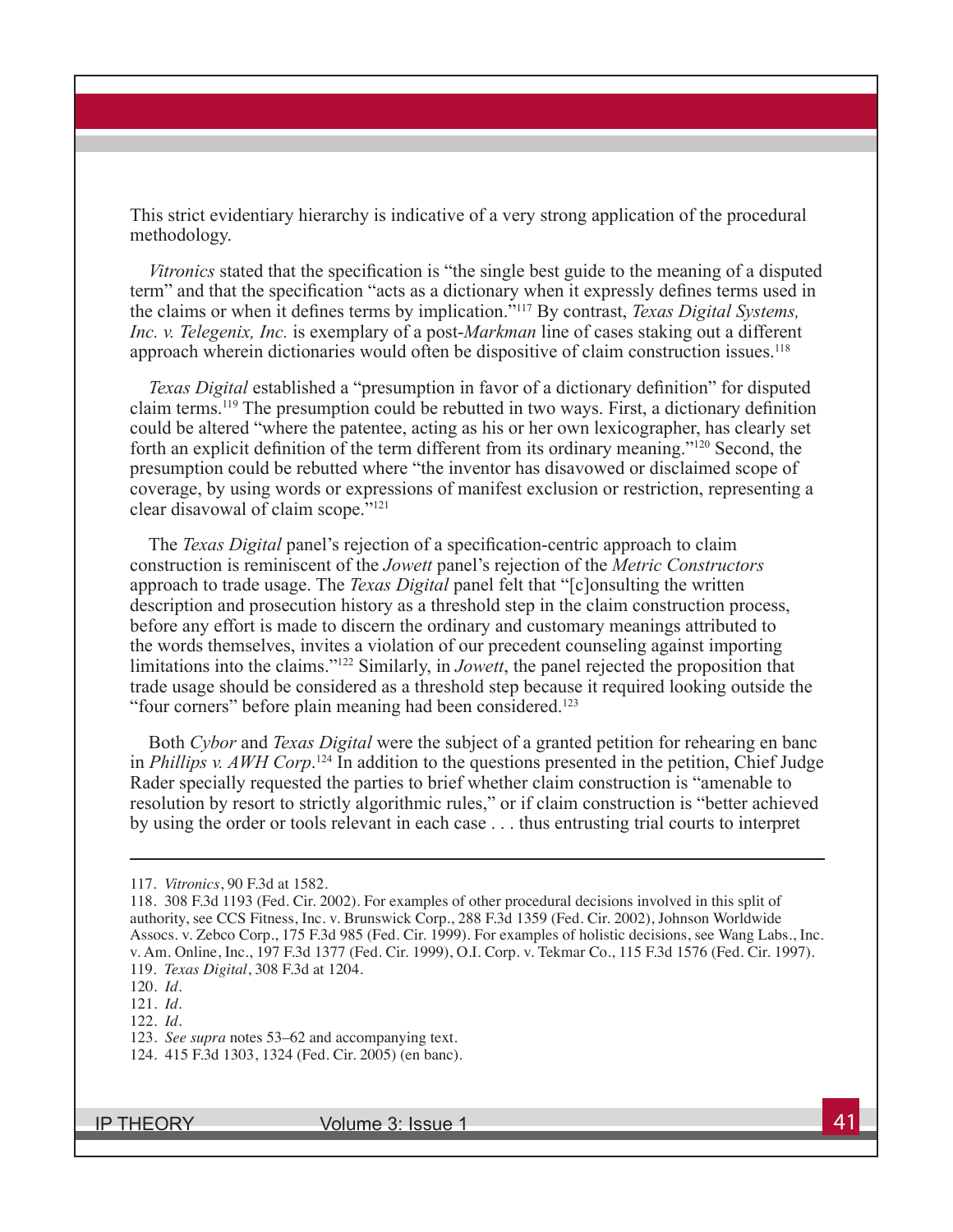claims as a contract or statute?"125 Chief Judge Rader's request was, to a great extent, a request for the parties to brief the relative merits of the procedural and holistic methodologies. The ultimate opinion of the court, however, addresses only *Texas Digital* and leaves *Cybor* intact.126

The case itself turned on the meaning of the term "baffles."<sup>127</sup> Specifically, the dispute was over whether, in an invention directed to modular panels for "vandalism-resistant walls," the term "baffles" included a structure that is disposed at a right angle.<sup>128</sup> A structure disposed at a right angle would not have achieved one of the invention's benefits, the deflection of projectiles.<sup>129</sup>

The court's analysis began with a dictionary definition, which encompassed structures at right angles, and moved on to note that only the dependent claims specifically recited the projectile deflection function.130 Based on those two facts, and because the specification did not indicate that all embodiments were required to perform the projectile deflection function, the court concluded that "baffles" should be interpreted by its plain and ordinary meaning.<sup>131</sup> This analysis mirrors the approach set out in *Vitronics*. 132

The *Phillips* opinion, not unlike *Teg-Paradigm*, <sup>133</sup> contains a comprehensive recitation of virtually every canon of claim construction, with leanings toward the *Vitronics* and *Markman I* "guidelines," and, of these varied approaches to claim construction, the opinion only explicitly criticizes the *Texas Digital* line of cases. From the perspective of patent law, the language *Phillips* uses to reject *Texas Digital* seems like a major victory for the holistic methodology. *Phillips* states that evidence need not be analyzed in a particular order.<sup>134</sup> The opinion also states that "there is no magic formula or catechism for conducting claim construction."135 These views are consistent with the holistic methodology's rejection of an inflexible evidentiary hierarchy. The opinion also echoes Corbin when it states that reliance on dictionaries "focuses the inquiry on the abstract meaning of words rather than on the meaning of claim terms within the context of the patent."136 But, from the perspective of contract law, *Phillips* is not really a holistic decision at all because intrinsic evidence (i.e.,

134. *Phillips*, 415 F.3d at 1324.

<sup>125.</sup> Order Vacating Judgment and Granting Rehearing En Banc, 376 F.3d 1382 (Fed. Cir. 2005) (en banc) (Rader, J., concurring).

<sup>126.</sup> *Phillips*, 415 F.3d at 1328 (expressly declining to revisit *Cybor*).

<sup>127.</sup> *Id.* at 1309.

<sup>128.</sup> *Id.* at 1309, 1327.

<sup>129.</sup> *Id.* at 1325.

<sup>130.</sup> *Id.* at 1324–25.

<sup>131.</sup> *Id.* at 1327.

<sup>132.</sup> *See supra* notes 93–101 and accompanying text.

<sup>133.</sup> *See supra* notes 70–88 and accompanying text.

<sup>134.</sup> *Id.*

<sup>135.</sup> *Id.* at 1321.

<sup>136.</sup> *Id.* at 1324 (stating that courts are not barred from considering any evidence "as long as those sources are not used to contradict claim meaning that is *unambiguous* in light of the intrinsic evidence").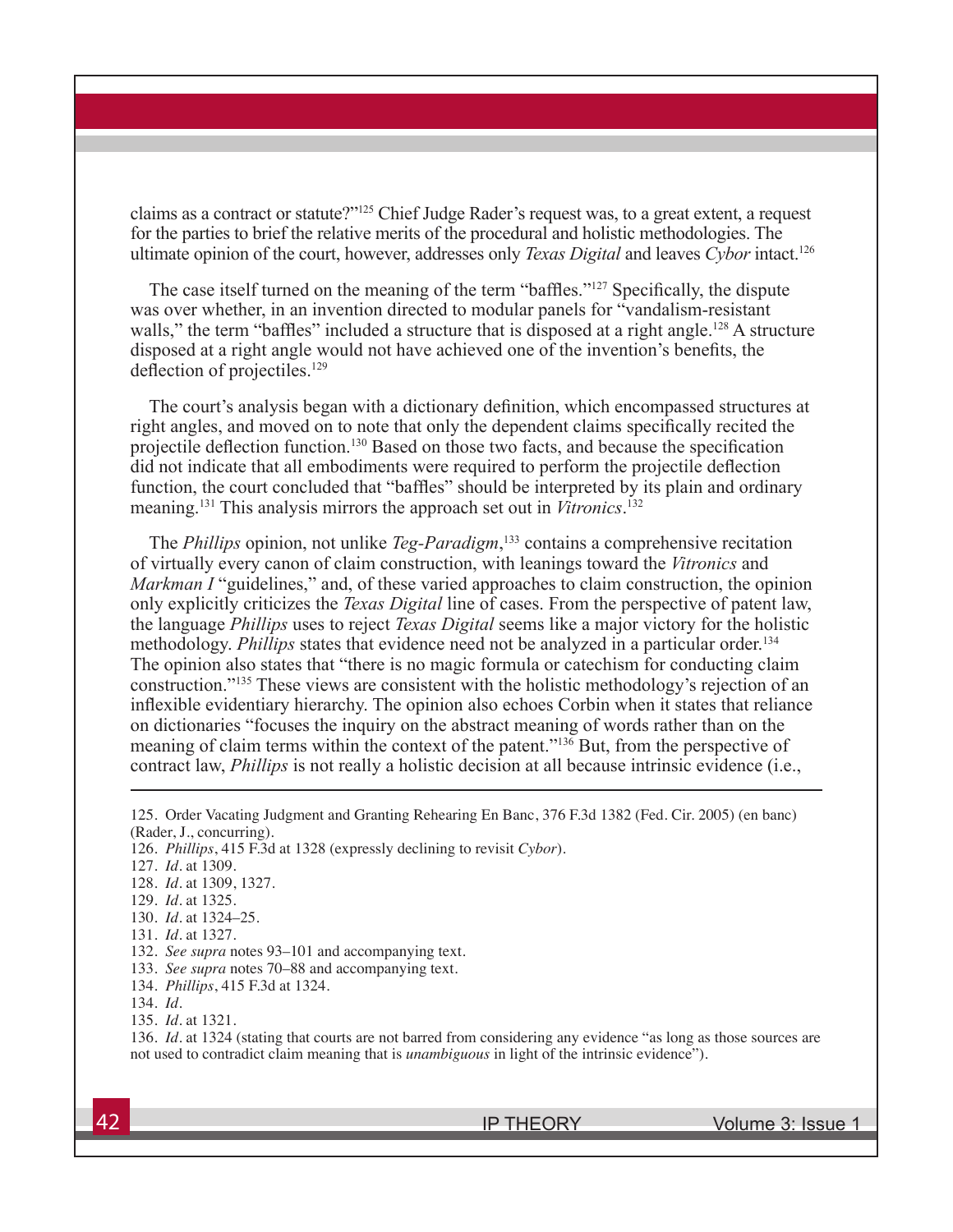the four corners) still governs under virtually all circumstances.<sup>137</sup> Indeed, *Phillips* itself used a stipulated dictionary definition as the starting point for the analysis. When viewed in that light, *Phillips* is really just a rejection of the most extreme form of dictionary-based hypertextualism embodied by *Texas Digital*. Under *Phillips*, extrinsic evidence is still disfavored and cannot be introduced to modify seemingly unambiguous intrinsic evidence.<sup>138</sup> Moreover, perhaps in an attempt to attract more judges to the majority opinion, *Phillips* does not explicitly overrule any cases. This means that, as with contract law, the contradictory precedents technically remained on the books after *Phillips*. 139

Wagner and Petherbridge found that, on average, the number of holistic opinions did not increase immediately after *Phillips*. <sup>140</sup> They suggest six possibilities, and this Article will relate three.141 First, *Phillips* changed nothing because it did not expressly overrule prior cases.<sup>142</sup> Second, *Phillips* created a black box that allows judges to do whatever they want.<sup>143</sup> Third, litigants had not yet had time to begin advocating based on *Phillips*. 144 Regrettably, no empirical study has analyzed methodology in the post-*Phillips* era beyond Wagner and Petherbridge's April 15, 2007 cutoff date.

In this author's view, the key import of *Phillips* was to ensure that every panel would be required to consider the patent's specification. Unfortunately, that leads to the logical contradiction of interpreting claims via the specification without importing limitations from it.145 In fact, as *Retractable Technologies* shows, the legacy of *Phillips* appears to be a continued divide on the court over the issues *Cybor* and *Phillips* were meant to resolve.

Judge Moore and Chief Judge Rader read *Phillips* as authorizing deviation from plain meaning only when the patentee clearly disavows claim scope or acts as his own lexicographer.<sup>146</sup> By

- 143. *Id.* at 23.
- 144. *Id.* at 23.

<sup>137.</sup> *Id.*

<sup>138.</sup> Westlaw KeyCite™ describes *Texas Digital* as "called into doubt" by *Phillips*.

<sup>139.</sup> R. Polk Wagner & Lee Petherbridge, *Did Phillips Change Anything? Empirical Analysis of the Federal Circuit's Claim Construction Jurisprudence* 16 (Pub. Law & Legal Theory Research Paper No. 11-33), *available at* http://papers.ssrn.com/sol3/papers.cfm?abstract\_id=1909028.

<sup>140.</sup> *Id.* at 20–23.

<sup>141.</sup> *Id.* at 21.

<sup>142.</sup> *Id.* at 22.

<sup>145.</sup> *See* Marine Polymer Techs., Inc. v. Hemcon, Inc., 672 F.3d 1350 (Fed. Cir. 2012) (en banc) (affirming claim construction by an equally divided court, largely because of a dispute over the role of the specification in limiting claims); Medegen MMS, Inc. v. ICU Med., Inc., 317 F. App'x 982, 989–90 (Fed. Cir. 2008) (Walker, J., dissenting) (criticizing the majority for reversing the district court where the district court had imported limitations from the specification only after concluding that the invention would not work without those limitations). 146. *See* Retractable Techs., Inc. v. Becton, Dickinson & Co., 659 F.3d 1369, 1371 (Fed. Cir. 2011) (Moore, J., dissenting from denial of rehearing en banc) ("The specification may shed light on the plain and ordinary meaning. However, the specification cannot be used to narrow a claim term–to deviate from the plain and ordinary meaning– unless the inventor acted as his own lexicographer or intentionally disclaimed or disavowed claim scope.").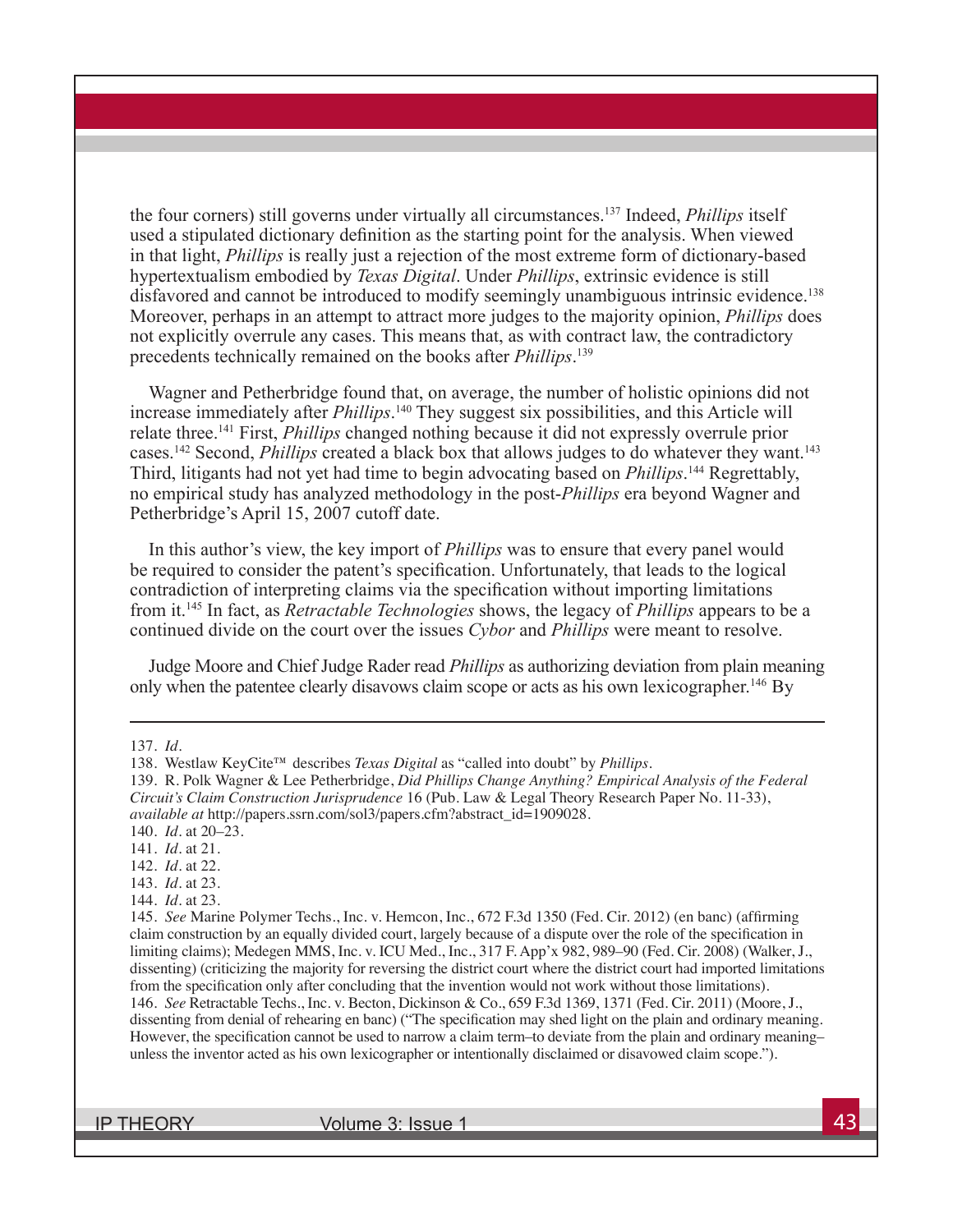contrast, Judge Lourie, who dissented from the *Phillips* majority's claim construction,<sup>147</sup> seems to have concluded that claims ought to be limited by the disclosure in a manner slightly reminiscent of the pre-1836 central claiming regime.<sup>148</sup> Judge Plager concurs.<sup>149</sup> As a practical matter, this division on the court is very significant—just ask Retractable Technologies. But from the perspective of this Article, this dispute is much ado about nothing. The judges are arguing for competing evidentiary hierarchies. In other words, this is a judicial brouhaha over whether "you get what you disclose" is a more accurate statement than "the name of the game is the claim."<sup>150</sup> Regardless of the outcome, a relatively strict, hierarchical approach that relies on the four corners will prevail.

The dispute over *Cybor* and deference in claim construction is far more significant. Three of the judges dissenting from denial of rehearing en banc in *Retractable Technologies* expressed a desire to explore a regime where some manner of factfinding deference is shown to district court claim constructions. And in a 2006 denial of rehearing en banc in the *Amgen Inc. v. Hoechst Marion Roussel, Inc.* case, six judges expressed similar desires.<sup>151</sup> Because showing factfinding deference in claim construction requires an admission that the four corners are often inadequate to resolve issues of document interpretation, one can expect entrenched disagreement in this area. It is, therefore, not surprising that the court's division over deference in claim construction has persisted for well over a decade.

#### **Conclusion**

The objective of this Article has not been to argue that the holistic methodology is superior to the procedural methodology, or vice versa. Rather, the goal has been to demonstrate that divisions on the Federal Circuit may grow out of fundamentally different approaches to interpreting legal documents and not out of disagreement over the proper construction of the patent statutes or reasonable disagreement over how to resolve close cases. If this proposition is true, then it demonstrates that some splits on the Federal Circuit may run so deeply that they will only be fully and finally resolved by changing the composition of the court.152 From the discussion above, several general conclusions can be drawn.

<sup>147.</sup> Phillips v. AWH Corp., 415 F.3d 1303, 1328–30 (Fed. Cir. 2005) (en banc) (Lourie, J., concurring in part and dissenting in part).

<sup>148.</sup> Retractable Techs., Inc. v. Becton, Dickinson & Co., 653 F.3d 1296, 1305 (Fed. Cir. 2011) ("[W]e strive to capture the scope of the actual invention.").

<sup>149.</sup> *Id.* at 1311 (Plager, J., concurring).

<sup>150.</sup> *See* Arlington Indus., Inc. v. Bridgeport Fittings, Inc., 632 F.3d 1246, 1255 n.2 (using these phrases to describe the dispute).

<sup>151. 469</sup> F.3d 1039 (Fed. Cir. 2006) (order denying rehearing en banc) (concurring and dissenting opinions by Judges Dyk, Gajarsa, Linn, Michel Moore, Newman, and Rader).

<sup>152.</sup> Several judges are eligible for senior status, or have opted to take senior status recently. As the composition of the Federal Circuit turns over, it is entirely possible that a new generation of Federal Circuit judges will revisit the *Cybor* regime, and, perhaps, fundamentally change claim construction law.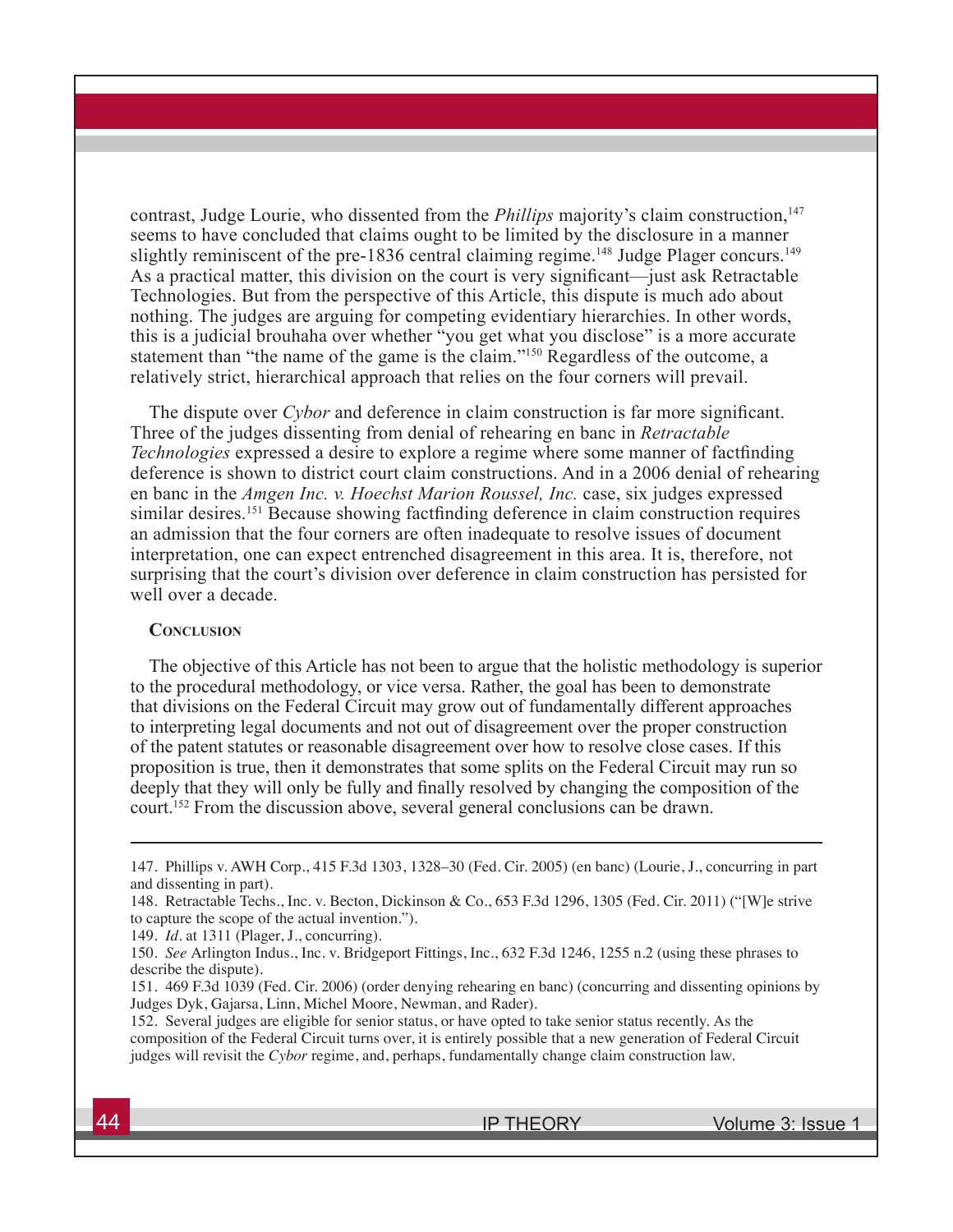The Federal Circuit's contract interpretation jurisprudence substantially parallels its claim construction law. In both situations, the documents are interpreted from the perspective of an objective third party. The court begins by looking to the plain language of the document, which includes the specification and the prosecution history in the case of a patent. If the plain language is unambiguous, the inquiry is usually over. If the plain language *is*  ambiguous, then the court may consider extrinsic evidence in an attempt to resolve the ambiguity. In both contract interpretation and claim construction, courts may use extrinsic evidence to confirm their understanding of unambiguous language.However, one key difference between the two doctrines is the treatment of trade usage and practice. In contract law, extrinsic evidence regarding specific terms of art may be considered. By contrast, in claim construction, resort to any extrinsic evidence is generally disfavored. In contract interpretation, the court rarely finds any issue of underlying fact that need be resolved, and, under *Cybor*, claim construction can never involve a question of fact as a matter of law.<sup>153</sup>

The court does not cite patent cases in contract cases, or vice versa,<sup>154</sup> but the parallels in the doctrines are difficult to explain without acknowledging that the court's overall judicial philosophy influences how it interprets written documents. Indeed, the court's refusal to follow contract doctrine that became commonly accepted as early as the 1960s is indicative of the judges' underlying philosophies. This suggests that patent advocates and scholars should remain abreast of the court's contract interpretation cases, or at least the en banc opinions. In doing so, students of patent law can obtain a better understanding of the court's overall jurisprudence, and also a better understanding of how particular judges may weigh certain evidence.155 For example, *Metric Constructors* was an opinion by Chief Judge Rader, while *Jowett* and *Hunt Construction* were both opinions written by Judge Dyk. None of the *Metric Constructors* judges sat for *Jowett* or *Hunt Construction*.

Separate opinions chastising a panel for failing to consider extrinsic evidence, and vice versa, could be a way to identify holistic judges or to predict divisions on the court.156 Having an extra set of cases to draw data from is particularly helpful when trying to understand the mindset of newer judges like Judge Reyna and Judge

<sup>153.</sup> *But see* Daewoo Eng'g & Const. Co. v. United States, 557 F.3d 1332 (Fed. Cir. 2009) (affirming Court of Federal Claims' interpretation of an ambiguous contract on a clear error standard).

<sup>154.</sup> For example, *Phillips* has never been cited in a contracts case. *But see* Jowett, Inc. v. United States, 234 F.3d 1365, 1368 (Fed. Cir. 2000) ("We agree that the parties to a contract, *just like patent applicants*, can be their own lexicographers.").

<sup>155.</sup> It is hard to imagine a clearer window into a judge's mind than Chief Judge Mayer's concurrence in *Fromson v. Anitec Printing Plates, Inc.*, 132 F.3d 1437 (Fed. Cir. 1997), where the chief judge threw down a gauntlet over the factual component of claim construction. *Id.* at 1448 ("We are affirming his claim construction as a matter of law based on the facts he found from conflicting evidence, which are not clearly erroneous.").

<sup>156.</sup> *See* R.B. Wright Constr. Co. v. United States, 919 F.2d 1569, 1573 (Fed. Cir. 1990) (Plager, J., dissenting).